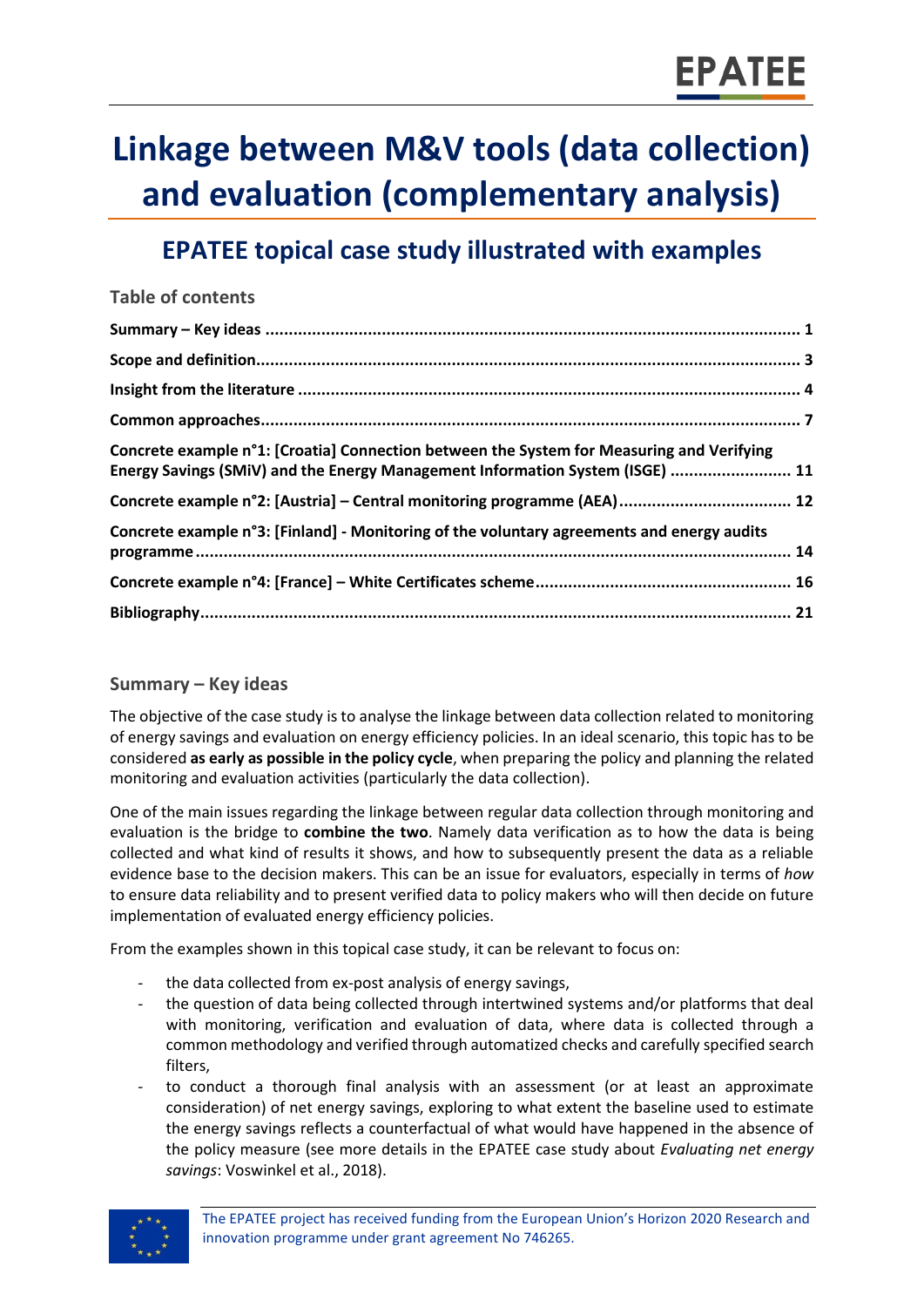EPATEE

**Monitoring** is indeed commonly used to organise a regular feedback loop and reporting, that provides information to know if the policy is on track to its target(s), to detect changes in trends about actions implemented, costs and other monitored indicators, and to see if changes in policy settings are needed.

Monitoring might have two limitations:

- 1. it is often based on declared or self-reported data from the participants;
- 2. it is difficult to change the type of data collected, as it might require complicated or costly changes in the monitoring tools and processes, and it might increase administrative burden for both, participants and the public authority in charge of the scheme.

The first point is often tackled by verification and control processes. The second point calls for further and specific data collection and analysis that are the core of evaluation works. In some cases, evaluation is also used to complement verification processes or check if they are robust enough.

On the basis of evaluation, policy makers may move forward with the energy efficiency policy even if the targets have not been necessarily achieved, since evaluation can serve as a launching point to correct faults found in the data collected and to achieve those targets in the long-term. Nevertheless, one cannot focus on evaluation as the only tool in achieving a comprehensive outlook of all errors and frauds within the process, but its main goal can be to take notice of that these may exist and can be corrected. Above all, **evaluation** can provide analyses complementary to monitoring. Particularly to investigate issues raised along monitoring and for which regular data collection is not enough.

| <b>Pros</b> |                                                                                                                                                                                                                                                                                  | Cons                                             |                                                                                                                                                                                                                                                                                                                                             |
|-------------|----------------------------------------------------------------------------------------------------------------------------------------------------------------------------------------------------------------------------------------------------------------------------------|--------------------------------------------------|---------------------------------------------------------------------------------------------------------------------------------------------------------------------------------------------------------------------------------------------------------------------------------------------------------------------------------------------|
| $\bullet$   | Direct availability of data ready for evaluation<br>Transparency on the type of data collected<br>through the implementation of consistent<br>methodologies<br>Basis for the future advancement of energy<br>efficiency policies<br>Improvement on the existing policies through | $\bullet$<br>$\bullet$<br><b>Further caution</b> | Question of validity of data collected<br>(particularly in case of self-reported data)<br>Possible confusion between different<br>administrative levels responsible for<br>various aspects on advancing energy<br>efficiency policies (policy makers, data<br>managers, evaluators, funds): need for<br>good coordination and communication |
|             | evaluation of carefully collected data                                                                                                                                                                                                                                           |                                                  |                                                                                                                                                                                                                                                                                                                                             |
|             | Early identification of issues worth to be<br>investigated through ex-post analysis                                                                                                                                                                                              | $\bullet$                                        | Data collected on a regular basis might not<br>be enough to evaluate all aspects (and<br>particularly net energy savings)                                                                                                                                                                                                                   |

Table 1*.* Pros and cons of linking regular data collection to evaluation.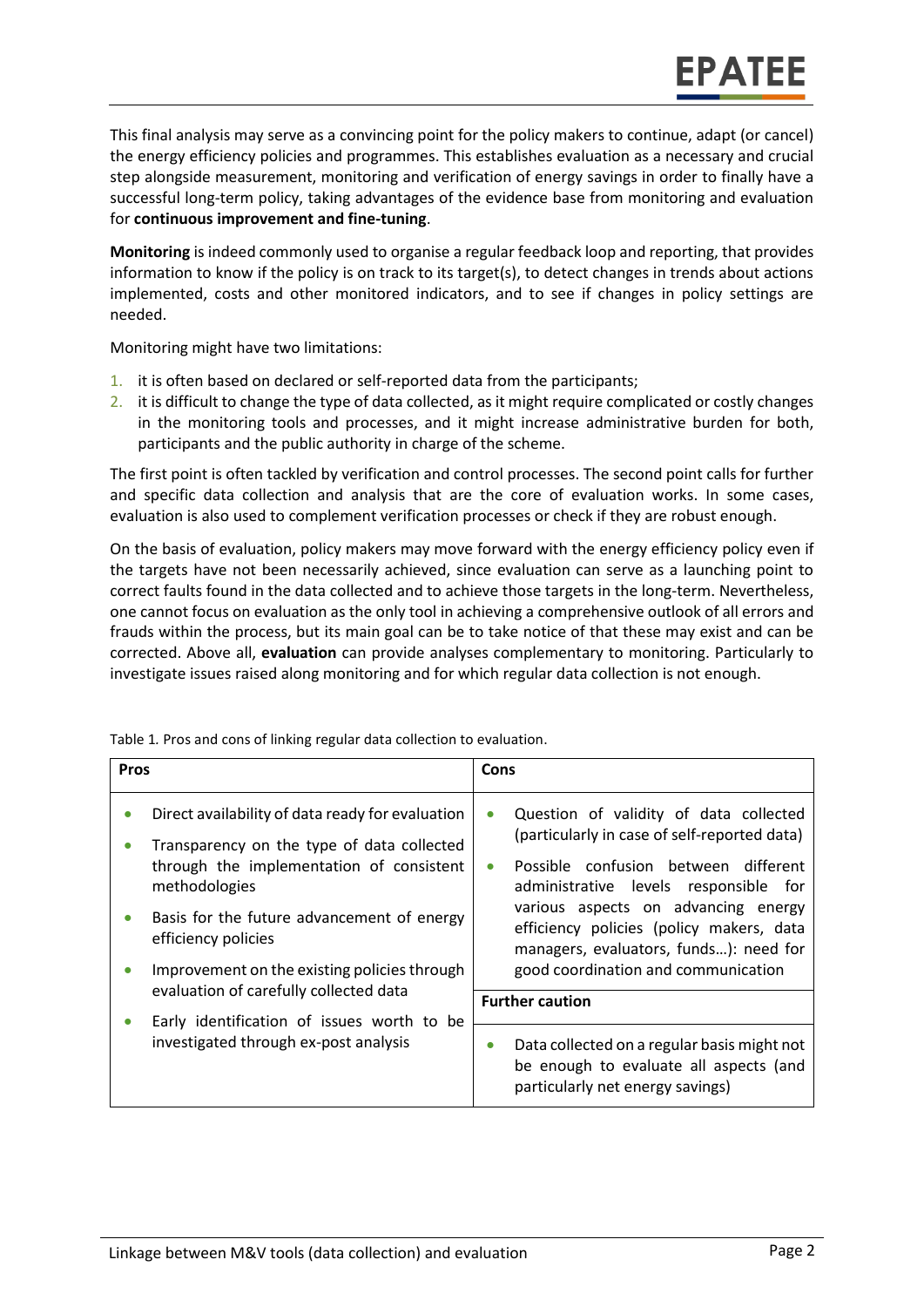#### **Brief description of the examples**

The **Croatian example** focuses on a potential future merge of two online platforms. One focusing on monitoring and verification of energy savings (System for Monitoring, Measuring and Verifying Energy Savings - SMiV), and the other on reporting data on energy consumption in the public sector (Energy Management Information System - ISGE). The advantage in this case would be to automatize data collection and processing of energy savings, and to have both ex-ante and ex-post perspective: SMiV calculates energy savings based on engineering estimates, while ISGE can offer ex-post data from billing analysis. This can however cause additional administrative costs (but also reducing these costs in the long-term) and preliminary confusion among different administrative levels responsible for the management of these tools.

The **Austrian example** was triggered by the EED and subsequently by the implementation of an EEO (Energy Efficiency Obligation) in Austria. In order to provide obligated parties with a reporting system that minimises their administrative costs, an online database with standardised reporting spreadsheets was created. It is worth noting that the database is also used by companies for the reporting of the energy audit obligation according to EED Article 8 and by public authorities reporting energy savings from alternative measures (for EED Article 7). The database is adapted regularly according to experiences and needs of both the National Energy Efficiency Monitoring Agency and front-end users of the database.

The **Finnish example** provides insights to the long-running monitoring system for voluntary Energy Efficiency Agreements and the Energy Audit Programme. The system underwent a major overhaul ten years ago when a monitoring system with a common web-based database for the two policy measures was established. This entailed multiple benefits in terms of data collection, processing and utilization both by administrators and rapporteurs. There is one designated webmaster (Motiva Oy) who has been assigned to maintain and develop the database and who is able to process the raw data from the database for various ex-post and ex-ante reporting needs.

The **French example** deals with data collection in the framework of the white certificates scheme. It gives an overview of data collected by public bodies to frame and monitor the scheme, and of processes implementation.

#### <span id="page-2-0"></span>**Scope and definition**

The objective of this topical case study is to analyse the linkage between regular data collection related to monitoring of energy savings and evaluation of energy efficiency policies. Specifically, the analysis focuses on:

- the **organization of data collection** between monitoring (focusing on regular data collection) and evaluation (focusing on detailed and specific analysis of data collected),
- **selection of data to be collected** in the regular monitoring processes, taking into account the objective to minimize administrative burden and costs for participants and policy administrators,
- methods to ensure the quality of the data collected (verification) and how evaluation can provide feedback to optimize **quality insurance processes**,
- issues related to interoperability and **linkage between databases** (e.g. through an online platform),
- challenges related to **coordination mechanisms** between various administrative bodies.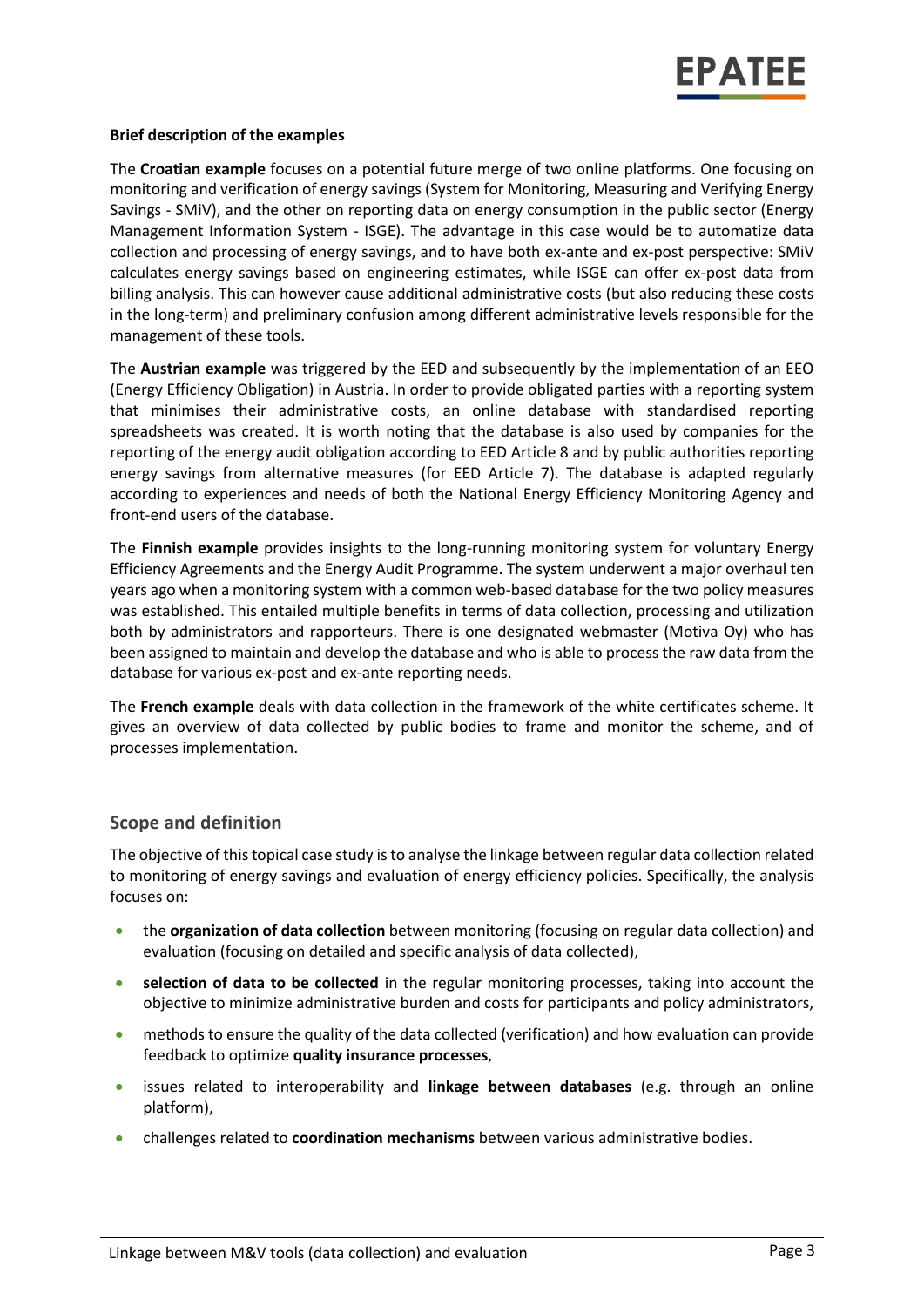The topic of this topical case study is **transversal**, meaning it relates to any type of policy instrument and any type of sector.

The issues should be considered **as early as possible** in the policy cycle, when preparing the policy and planning the related monitoring and evaluation activities. Improving or optimizing the monitoring of a programme or policy is a continuous process. Therefore, the issues covered in this case study can also be raised when revising the management of the programme or policy, preparing the next period of implementation or preparing an ex-post evaluation.

Monitoring and evaluation (M&E) are two complementary but distinct processes, where **monitoring** refers to the regular collection of data to assess energy use, GHG emissions and socioeconomic benefits and costs that occur as a result of actions or projects counted for a given policy or programme. **Evaluation** on the other hand pertains to impact and process assessments of the effects of a policy measure, typically entailing a more in-depth analysis of action or project impacts vs. a baseline or counterfactual representing what would have happened in the absence of the policy or programme (Vine and Sathaye, 1999).

The case study offers specific examples from four different EU countries (Croatia, Austria, Finland and France) and their experience on data collection and evaluation of EE policies.

#### <span id="page-3-0"></span>**Insight from the literature**

One example of how monitoring and evaluation are defined and how these two aspects complement each other is described in the UNDP Handbook on Planning, Monitoring and Evaluating for Development Results (UNDP, 2009). According to UNDP, **monitoring** is an **ongoing process**, where the lessons are discussed periodically and used to inform actions and decisions. **Evaluations** should be used for **programmatic improvements** while the policy or programme is still ongoing and also inform the planning of new policies or programmes.

According to the World Bank guidebook on Building Better Policies (Lopez-Acevedo et al., 2012), a successful M&E system has three defining characteristics:

- **•** intensive utilization of the M&E information provided: if M&E information is not being used, it is important to discover the reasons why, leading to the second point;
- **reliability and quality of information**: implementation of a quality control mechanism and standards that can be used to assess the reliability of the information that a M&E system produces;
- **sustainability of a M&E system**: likelihood that the M&E system will survive a change in administration, government ministers or top officials.

Monitoring and evaluation often have to be conducted under budget, time and data availability **constraints**. A study from an Independent World Bank Evaluation Group (Bamberger, 2006) considers among others the following threats that are particularly relevant for the topic of monitoring and evaluation of energy savings:

- threats to overall quality of the evaluation design and implementation due to resource constraints, pressures to cut data collection costs or reducing supervision (e.g. checking on adequacy of secondary data sources);
- generalizability of findings, increasing the risk of coming to wrong conclusions about whether the policy or programme could be replicated.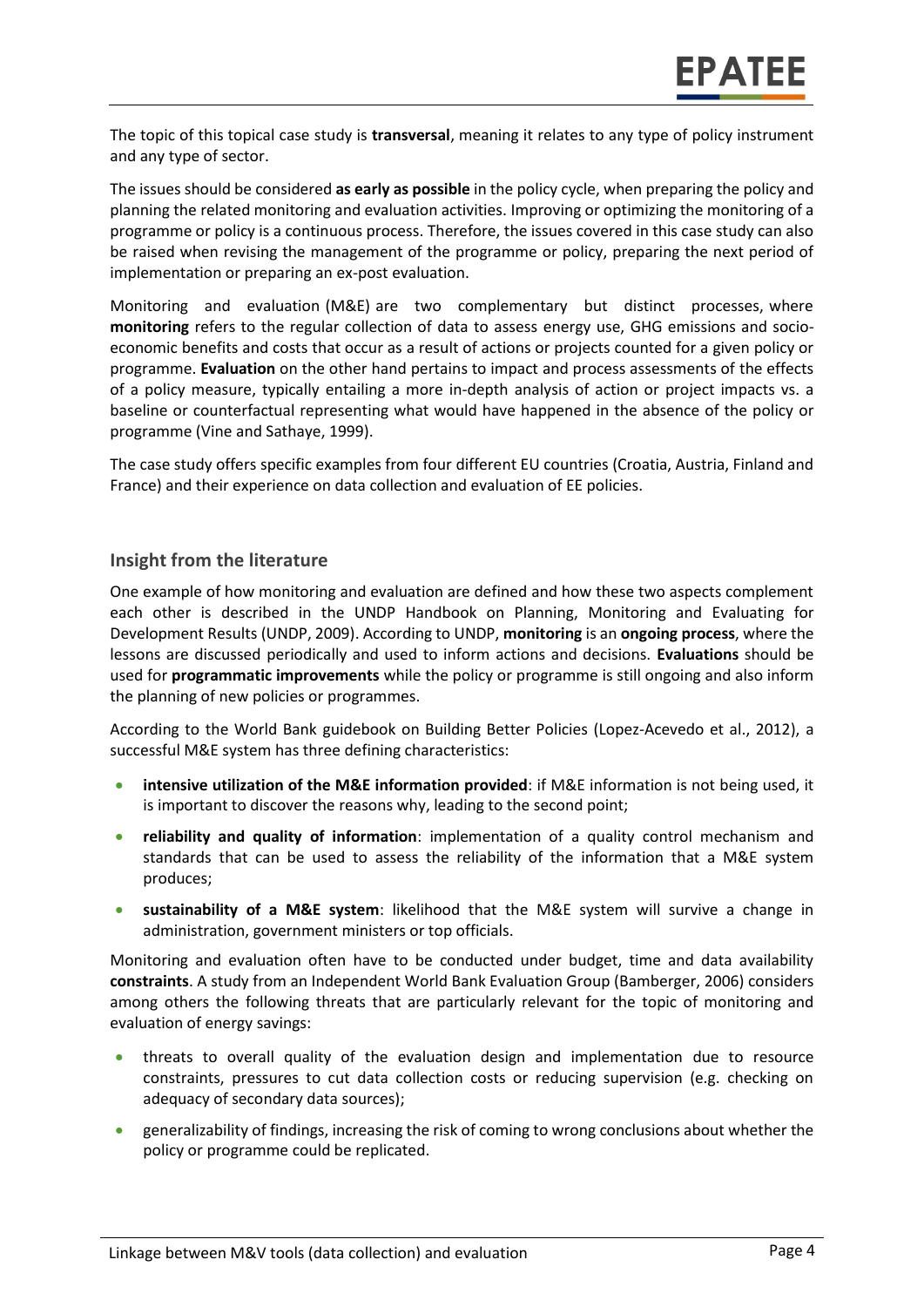These threats lead to the conclusion that certain minimum requirements have to be met for a successful M&E implementation, as defined by the Monitoring and Evaluation Guidance for NAMA (Nationally Appropriate Mitigation Action) Support Projects (GIZ, 2015):

- projects need to have an **M&E plan** in advance, which will contain relevant indicators and baseline targets, expressed in absolute figures;
- **tentative date for evaluation** must be set;
- **quality assurance mechanism** and risk monitoring must be included.

**Evaluation** follows monitoring and data collection based on the aforementioned requirements. The most usual general evaluation criteria investigated are:

- **relevance**: the extent to which the intervention is suited to the priorities and policies of the target group
- **effectiveness**: measure of the extent to which an intervention attaints its objectives;
- **efficiency**: qualitative and quantitative outputs in relation to the inputs;
- **impact**: the positive and negative changes produced by the project;
- **sustainability**: measuring whether the benefits of the projects are likely to continue.

European Commission's [Better Regulation toolbox](https://ec.europa.eu/info/better-regulation-toolbox_en) also emphasises five key evaluation criteria, as shown in the figure below, where they are represented along the intervention chain



Figure 1. Simplified view of the intervention and the 5 key evaluation criteria (European Commission, 2017).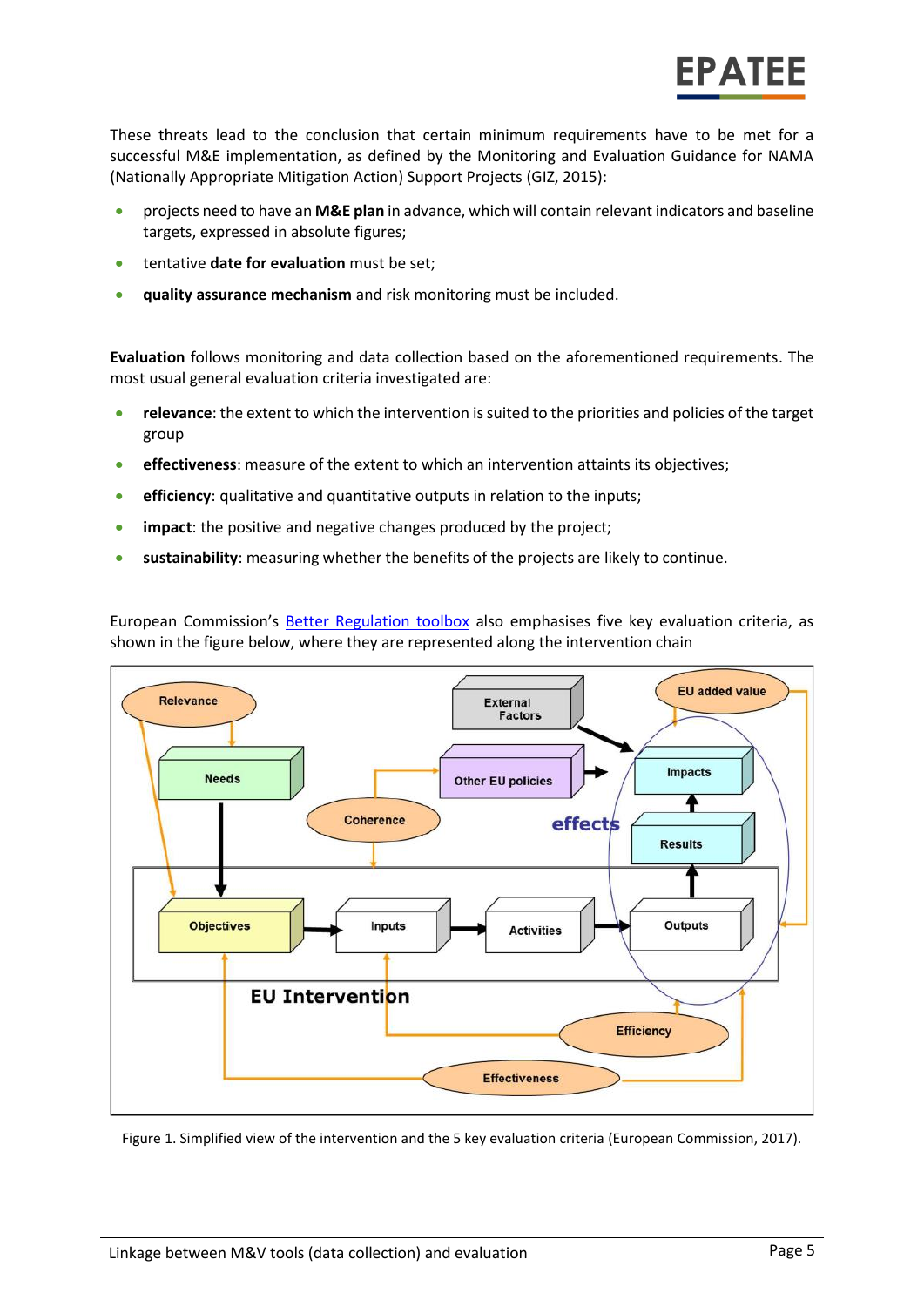The focus of the evaluation depends on the evaluation objectives chosen by the evaluation commissioner(s), and often as well on the information and conclusions from previous studies.

Regarding the efficiency and impact criteria in particular, one notable aspect of the evaluation process and how it can provide additional data on a policy or programme is the difference in the estimated baseline when assessing "gross" and "net" energy savings.

Monitoring usually provides results in terms of **gross energy savings**, i.e. energy savings from all energy efficiency actions monitored for the policy or programme without taking into account causality or attribution issues. In some cases, the calculation methods used for monitoring might take into account additionality criteria in the definition of the baseline (e.g., setting the baseline as minimum energy performance requirements set in the EcoDesign regulations, or as the average energy performance of products available on the market). Monitored savings can then be considered **additional savings**, i.e. additional compared to a predefined baseline. Likewise, the calculation methods might include values based on previous studies or other assumptions to take into account adjustment effects such as freerider or spill-over effects (e.g., using predefined gross-to-net ratios). In this case, monitored savings can be considered **net savings**, i.e. savings calculated compared to an assumption of what would have happened in the absence of the policy or programme.

Evaluation usually aims at assessing the impacts that can be attributed to the policy or programme (net energy savings). It then requires further analysis and data collection (compared to the regular monitoring). More details about how to evaluate net energy savings can be found in the corresponding topical case study (Voswinkel et al., 2018).

Aside from impact evaluation, **process (or theory-based) evaluation** can be considered. The summary report of the AID-EE project (Harmelink et.al., 2007) recommends process evaluation whose important element is policy theory. **Policy theory** describes how a policy instrument is expected to lead to energy efficiency improvements. The added value of process evaluation is particularly in terms of better understanding of how the policy works, what worked and what did not worked as expected. This can for example provide a basis for the causality assessment to evaluate net energy savings or costefficiency, and insights about difficulties encountered in the policy implementation or with participation rates. A process evaluation can also be focused on investigating issues or blind spots that could not be tackled with the feedback look of monitoring. This enables to identify further ways to improve the policy or programme.

The Horizon 2020 project **multEE** covered the topic of data collection through the integration of **innovative monitoring and verification schemes**, alongside recommendations on improved coordination between different administrative levels (local, regional, national, supranational). Through the activities of multEE project, various European countries such as Macedonia, Lithuania and Slovakia, are in developing or implementing stages of installing an M&V platform on energy savings. The Croatian SMiV (see Croatian example in this case study) is the M&V platform in line with what is being considered to be implemented in the aforementioned countries. The improvements on the vertical (between local, regional and national levels) and horizontal (between various national coordinating bodies such as ministries or state agencies) coordination for the implementation of M&V platform is a topic that can also be relevant for the evaluation of said M&V efforts. More to be found at: <http://multee.eu/publications/monitoring-and-verification-schemes>

and EU Best Practice for M&V Schemes and Coordination Mechanisms:

[http://multee.eu/system/files/EU\\_Best\\_Practice\\_for\\_M%26V\\_schemes\\_%26\\_Coordination\\_Mechani](http://multee.eu/system/files/EU_Best_Practice_for_M%26V_schemes_%26_Coordination_Mechanisms_1.pdf) [sms\\_1.pdf](http://multee.eu/system/files/EU_Best_Practice_for_M%26V_schemes_%26_Coordination_Mechanisms_1.pdf)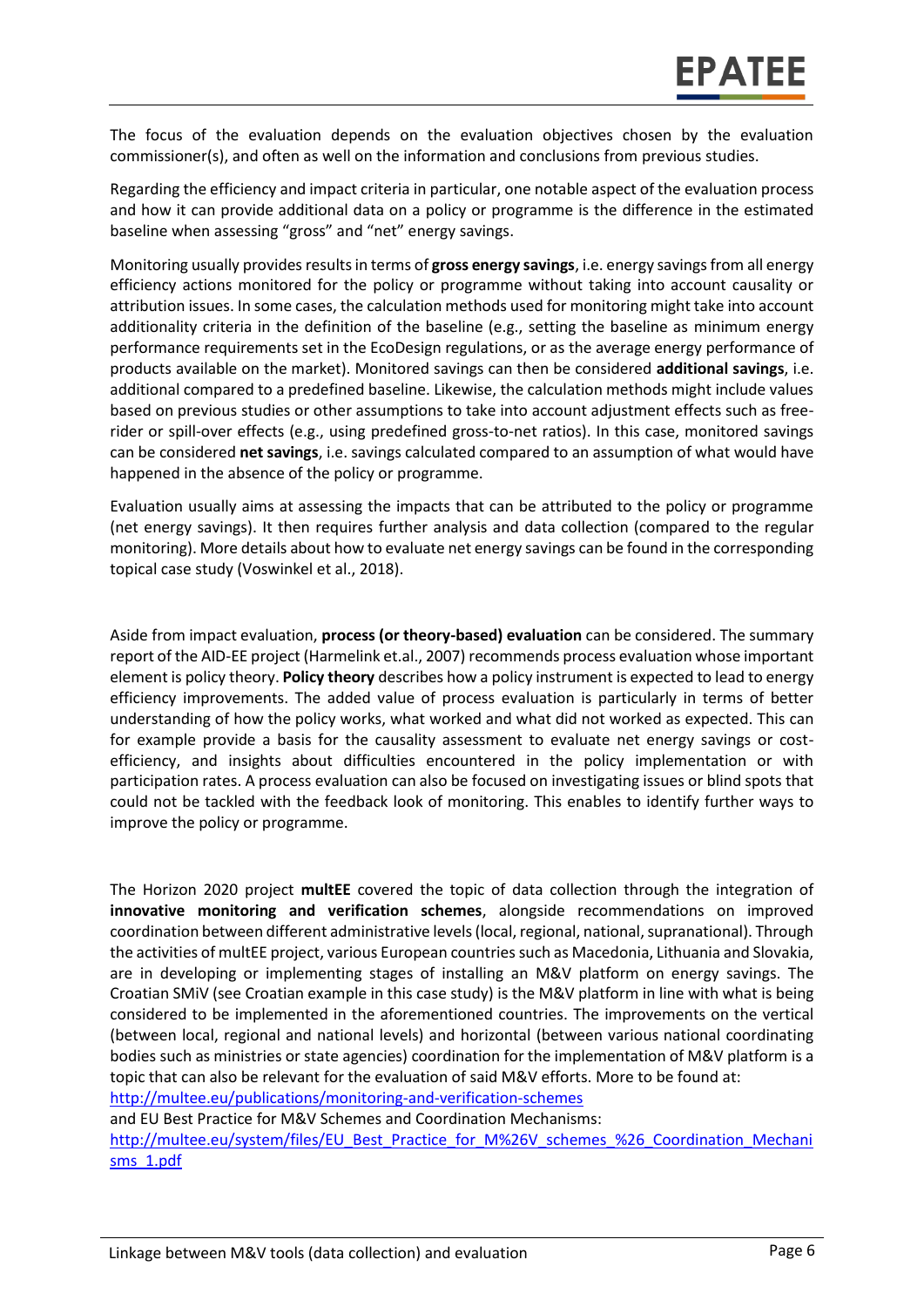As an example of one of the chief outputs of the project, the multEE Policy Brief on Data Collection highlighted five recommendations on data collection (stipulating potential evaluation staples) - [\(https://multee.eu/system/files/multEE\\_Policy%20Brief\\_Data\\_Collection.pdf\)](https://multee.eu/system/files/multEE_Policy%20Brief_Data_Collection.pdf) :

- 1. when defining country-specific default values, include relevant stakeholders (e.g. energy suppliers, energy regulators, companies, etc.);
- 2. shape the document with the calculation methodologies for the energy efficiency measures in a user-friendly manner so that stakeholders (e.g., obliged parties for an EEO scheme) can easily use it, but offer the possibility of using project-specific energy saving figures for those parties that have them;
- 3. define the data collection process and the monitoring and verification process of the reported energy efficiency measures before you implement the IT-solution;
- 4. consider the requirements for the IT-tool regarding data collection, data processing, reporting and subsequently the monitoring and verification of data material;
- 5. carry out the verification and control process at different levels (plausibility check, detailed checks, on-site checks) in order to increase the effectiveness of the process.

Additional important multEE report for the topic at hand is the summary of data collection process on bottom-up monitoring, available at:

https://multee.eu/system/files/D2.3 Data\_collection\_process\_for\_bottom-

[up\\_monitoring\\_online\\_0.pdf](https://multee.eu/system/files/D2.3_Data_collection_process_for_bottom-up_monitoring_online_0.pdf)

It includes descriptions of relevant bodies for data collection in countries such as Croatia, Greece, Latvia, Lithuania, Macedonia or Slovakia.

#### <span id="page-6-0"></span>**Common approaches**

Geographical and administrative differences between countries make that monitoring, and more specifically data collection, practices are most often adapted to the national (or even local) context. Despite these differences, experience acquired in one country can still be informative for other countries. The following practices could be a source of inspiration for stakeholders setting data collection processes, or looking at ways to improve current processes.

- **Defining what data should be collected, how and by whom**: the public authorities usually define minimum requirements that enable the monitoring of the scheme (Finnish case for example). Then the way to collect/report these data and the possibility to collect other data can be discussed with stakeholders, for example within working groups or through consultation.
- **Organising a feedback loop to ensure continuous improvement**: the managing authority of the scheme usually provides opportunities for stakeholders to give feedback or make suggestions, either through contact forms on a website, regular consultation or satisfaction survey, etc.
- **Using online platforms to make data collection processes more efficient**, and possibly including a part of **automation** in processing the data: this is usually done when it is clear that the scheme will last several years. It should be noted that upfront cost of the online platform is most often only worth it if the platform is used for a sufficient number of years.
- **Implementing quality insurance/processes**: these quality processes are usually done at two levels. A first level is under the responsibility of the stakeholders in charge of reporting the data (e.g., obligated parties in an EEO scheme, participants to voluntary agreements, qualified installers for a subsidy scheme). This might include internal audits for example. Then a second level is under the responsibility of the managing authority, and will usually include a review of the documentation submitted by the stakeholders, and external audits or verifications on sample of projects, etc.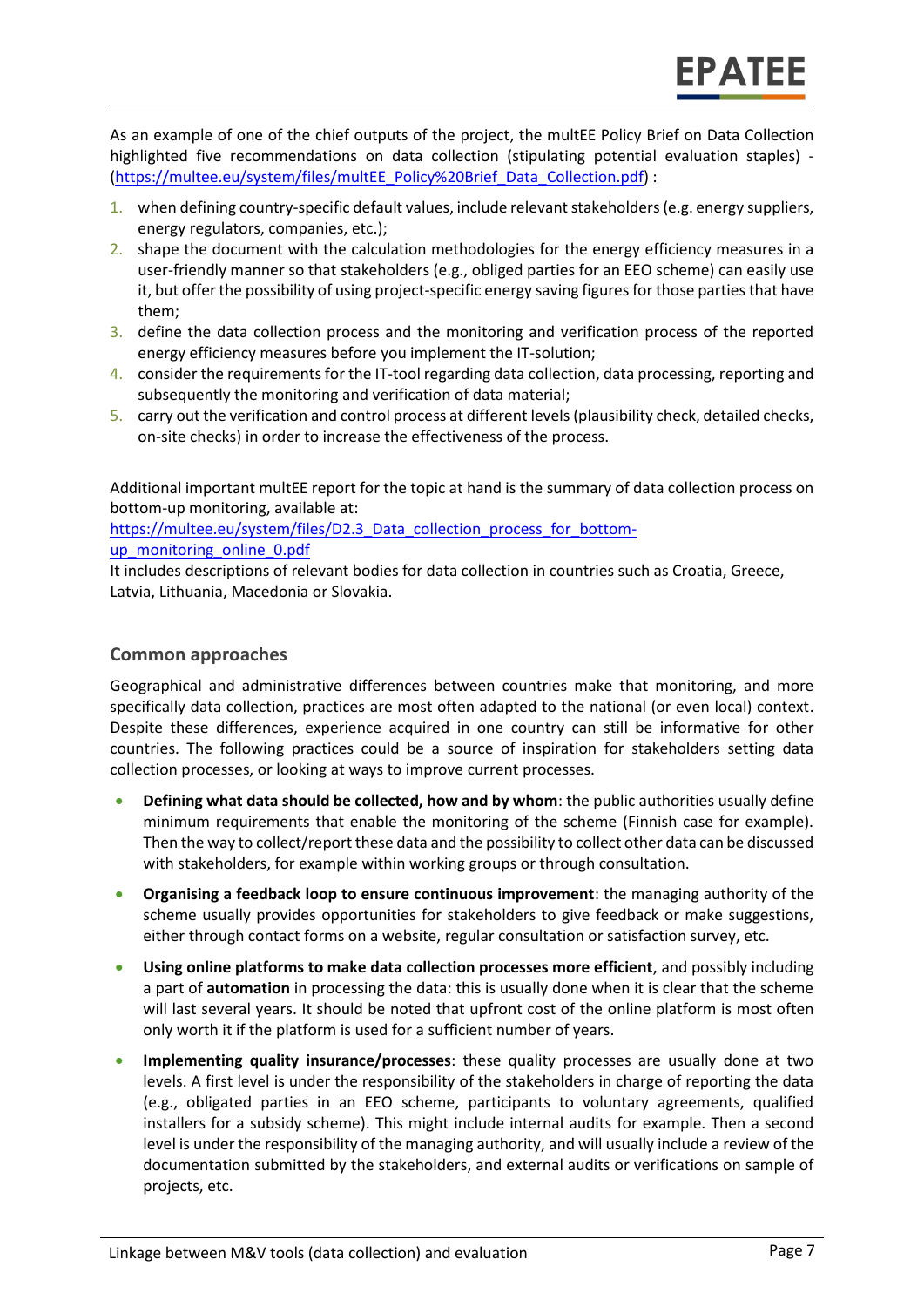- **Preparing the data set that can be used as a basis for evaluation**: making the link between monitoring and evaluation usually requires to select the data relevant for the evaluation, in terms of period, level of details, etc. It also requires to ensure that the documentation of the data enables a clear analysis and interpretation. Feedbacks from public bodies managing policies show that the preparatory work to provide evaluators with clear and comprehensive information about the policy to be evaluated can require significant time investment from policy officers. But this is worth the effort, as this ensures that evaluation results and conclusions will reflect a good understanding of the policy and its background. This avoids in particular to get conclusions or recommendations that would be disconnected from the reality of the policy.
- **Using evaluation to question data collection processes and identify ways to improve the monitoring**: this comes on top of monitoring's regular feedback loop, usually by using an external look (or at least standing back from the daily routines to get a broader view of the scheme)

The review of the EPATEE case studies about practical examples of evaluations provides a detailed feedback about evaluation practices (Broc et al., 2018). Stakeholders interviewed for these case studies emphasised the importance of monitoring and data collection to provide the basis for evaluation. Experiences found in the case studies show examples of difficulties encountered as well as good practices, as listed in the tables below. The corresponding case studies can be found at: <https://epatee.eu/case-studies>

| <b>Examples of difficulties encountered</b>                                                                                                      | Cases where the examples are mentioned                                                                                                        |
|--------------------------------------------------------------------------------------------------------------------------------------------------|-----------------------------------------------------------------------------------------------------------------------------------------------|
| Various reporting frameworks and timelines creating additional<br>work                                                                           | EE programmes of Vienna (AT), Primes Energie<br>(BE)                                                                                          |
| Need to justify the resources (time and budget) needed to collect<br>data / Budget and timelines limiting the possibility for data<br>collection | Primes Energie (BE), EEO scheme (DK),<br>Agreement for freight companies (FR)                                                                 |
| Energy efficiency not always the priority objective of the scheme<br>(some data needed to evaluate energy savings are not monitored)             | Primes Energie (BE), Fiscal incentives for cars<br>(NL)                                                                                       |
| Finding the right balance between procedures ensuring data<br>quality and minimizing administrative burden                                       | Primes Energie (BE), Multi-year agreements (NL)                                                                                               |
| Data providers might not trust the evaluators                                                                                                    | Primes Energie (BE)                                                                                                                           |
| Technical issues to connect or match different databases /<br>Technical issues with handling large data sets                                     | Energy renovation of public buildings (CR),<br>Primes Energie (BE), Better Energy Homes (IE),<br>Subsidy scheme for housing corporations (NL) |
| Challenges to verify the situation before actions are implemented                                                                                | EEO scheme (DK)                                                                                                                               |
| Data limitations with time series due to changes in data<br>specifications over time, or to lack of disaggregated data                           | EEO scheme (DK)                                                                                                                               |
| Investment cost and time needed to develop web platforms                                                                                         | Voluntary agreements (FI), Voluntary energy<br>audits (FI)                                                                                    |
| Changes in the projects or programmes along the evaluation<br>process                                                                            | "Future investments" programme (FR), WAP<br>(US)                                                                                              |
| Time needed to observe the results of the actions                                                                                                | "Future investments" programme (FR), EE<br>Network initiative (DE)                                                                            |
| Conditions to access to billing data (e.g., privacy issues)                                                                                      | Better Energy Homes (IE), WAP (US)                                                                                                            |

Table 2. Examples of difficulties encountered with data collection or monitoring.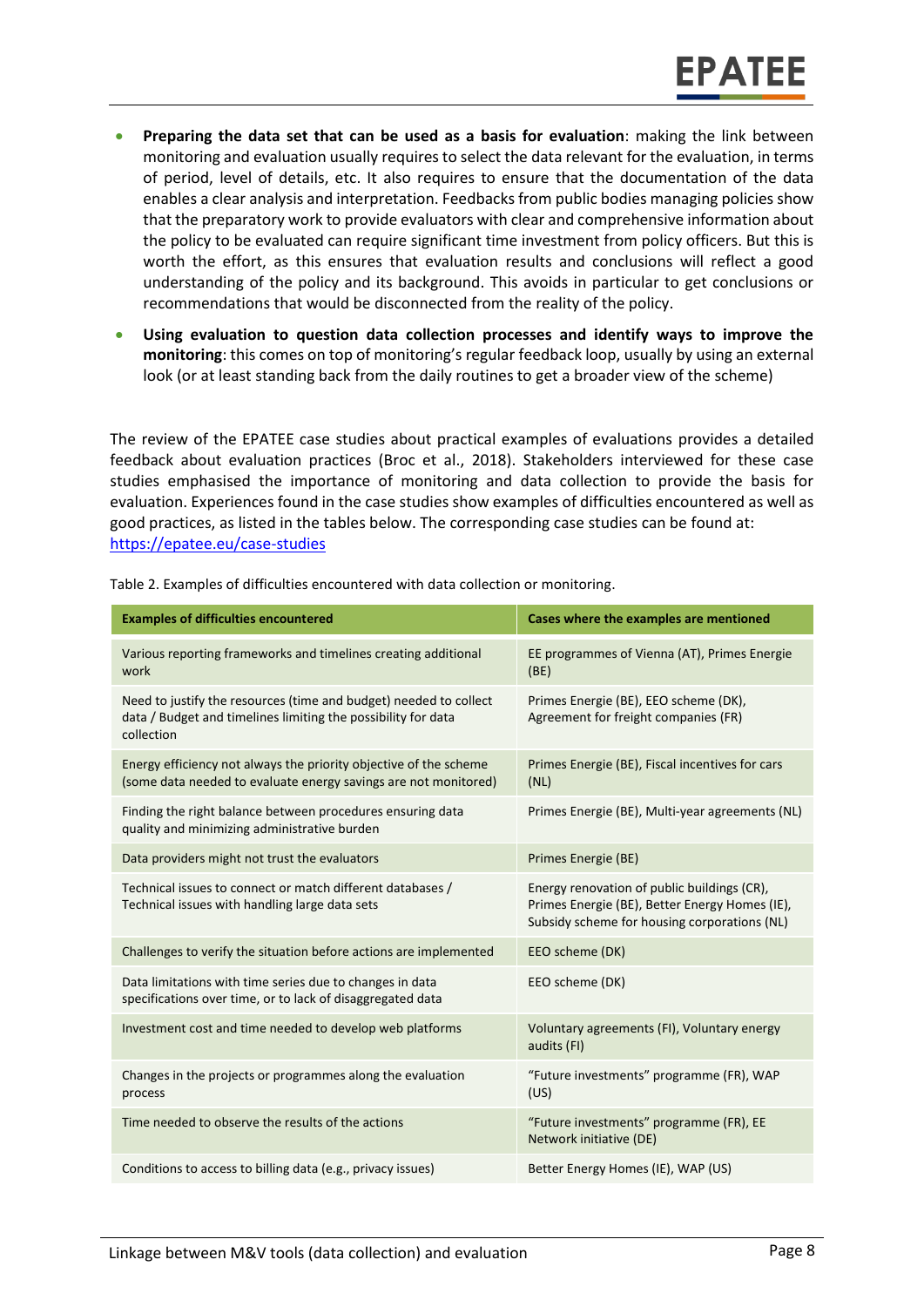# **EPATEE**

| <b>Examples of difficulties encountered</b>                                                                       | Cases where the examples are mentioned                                                    |
|-------------------------------------------------------------------------------------------------------------------|-------------------------------------------------------------------------------------------|
| Errors and frauds in data reported by stakeholders / data quality<br>not ensured along the whole collection chain | EEO scheme (DK), White certificates (IT),<br>Subsidy scheme for housing corporations (NL) |
| Finding the right contact to get the data (cf. large organisations,<br>staff turnover)                            | Subsidy scheme for housing corporations (NL)                                              |

Table 3. Examples of good practices related to data collection and monitoring.

| <b>Examples of good practices</b>                                                                                                  | Cases where the examples are mentioned                                                                                                                                                       |
|------------------------------------------------------------------------------------------------------------------------------------|----------------------------------------------------------------------------------------------------------------------------------------------------------------------------------------------|
| Use of standardized data collection procedures                                                                                     | Environmental Support scheme (AT), EE programmes of Vienna<br>(AT), Voluntary agreements (FI), Voluntary energy audits (FI), EEO<br>scheme (DK), White certificates (IT)                     |
| Preparation work by the policy officer to ensure<br>all information needed about the scheme will be<br>available to the evaluators | Environmental Support scheme (AT), Voluntary agreements (FI)                                                                                                                                 |
| Clear quality insurance processes (requirements,<br>verifications)                                                                 | Environmental Support scheme (AT), White certificates (IT),<br>Voluntary agreements (FI), Voluntary energy audits (FI)                                                                       |
| One body in charge of coordinating data<br>collection from various services or organisations                                       | EE programmes of Vienna (AT), EE Fund (DE)                                                                                                                                                   |
| Clear definition of the indicators to be monitored<br>(and related data requirements)                                              | EE programmes of Vienna (AT), EE Fund (DE)                                                                                                                                                   |
| Use of web platforms to facilitate data collection<br>/ reporting                                                                  | Environmental Support scheme (AT), Voluntary agreements (FI),<br>Voluntary energy audits (FI)                                                                                                |
| Quality of the database(s) (clear structure,<br>documentation, automatic or regular checks,<br>compatibility with other databases) | Environmental Support scheme (AT), Primes Energie (BE), Energy<br>renovation of public buildings (CR), Voluntary agreements (FI),<br>Voluntary energy audits (FI), Supplier Obligations (UK) |
| Monitoring and verification procedures enforced<br>by law                                                                          | Energy renovation of public buildings (CR), Renovation<br>programmes (LT), Supplier Obligations (UK)                                                                                         |
| Early planning/definition of data collection<br>procedures and requirements                                                        | Voluntary agreements (FI), Voluntary energy audits (FI), Supplier<br>Obligations (UK)                                                                                                        |
| Training of stakeholders to ensure quality of data<br>reported                                                                     | Voluntary agreements (FI), Voluntary energy audits (FI)                                                                                                                                      |
| Recognition of the commitment to the scheme is<br>conditioned to meeting data requirements                                         | Agreements for freight companies (FR), EE Network Initiative (DE)                                                                                                                            |
| Defining clearly who is responsible and subject to<br>penalties (in case of problems with reported data)                           | White certificates (IT)                                                                                                                                                                      |
| Suggestions that incentives should be conditioned<br>to data requirements                                                          | Better Energy Homes (IE), Multi-year agreements (NL), Subsidy<br>scheme for housing corporations (NL)                                                                                        |
| Cooperation between countries                                                                                                      | Nordsyn                                                                                                                                                                                      |
| Taking into account the diversity in the<br>complexity of the projects, by adapting data<br>requirements to main types of projects | White certificates (IT), EEO scheme (DK), Capacity Markets (US)                                                                                                                              |
| Incentives that can cover the costs of strict data<br>requirements                                                                 | Capacity Markets (US)                                                                                                                                                                        |
| Optimising the contacts with stakeholders (to<br>avoid overburdening them)                                                         | WAP (US)                                                                                                                                                                                     |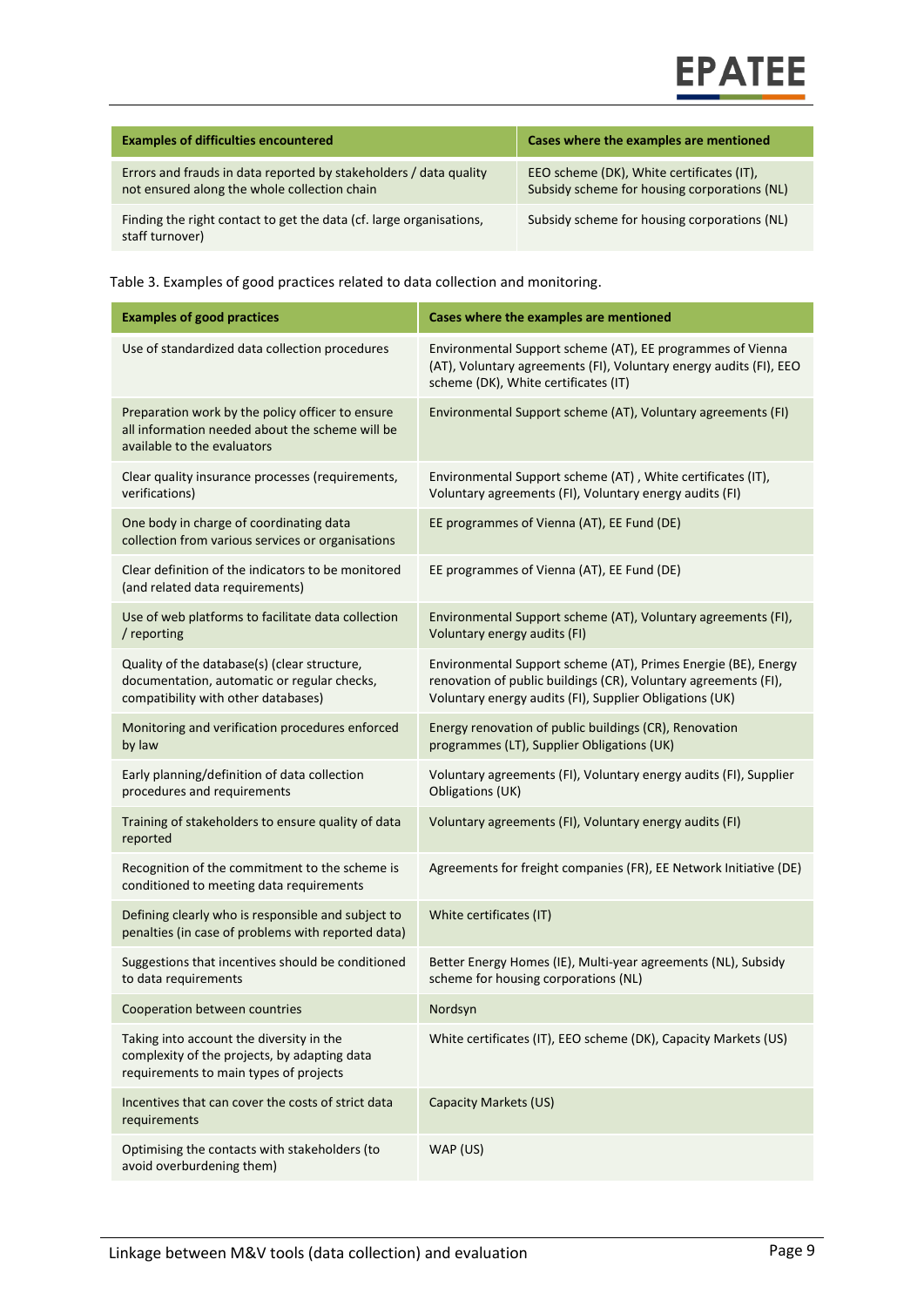The review of how monitoring and data collection are organised reminds the no-brainer that it is essential to **plan data collection** when designing or adapting the policy measures. However, organising data collection upstream can be challenging. First because priority might be given to implementation, making that monitoring issues are dealt with later. Second because it is not always obvious to identify what data will be needed for further analysis (see next message about selecting the data to be collected).

The analyses done in the case studies also led to distinguish two main practices related to monitoring and ex-post evaluation:

- 1. **Regular reviews**, usually done annually and based on the verification and compilation of data from on-going monitoring and/or annual reports prepared by participants (voluntary agreements) or obligated parties (energy efficiency obligation schemes).
- 2. **In-depth ex-post evaluations**, usually covering a multi-year period, and including further data collection (e.g., surveys, interviews) and analysis.

The case studies show a broad consensus on the need to implement regular reviews due to reporting needs, but also to get a quick feedback loop to detect potential problems. The table below includes examples showing the possible **complementarities** between regular reviews and multi-year ex-post evaluations.

| Examples of complementarity between annual reviews and multi-<br>year evaluations                                                                                                           | Cases where the examples are mentioned                                                                                                                                                                                                                                |
|---------------------------------------------------------------------------------------------------------------------------------------------------------------------------------------------|-----------------------------------------------------------------------------------------------------------------------------------------------------------------------------------------------------------------------------------------------------------------------|
| Annual reviews used to get a regular feedback look and monitor<br>achievements. Ex-post evaluations used to analyse further the<br>results and investigate more in details specific issues. | Environmental Support scheme (AT), EE<br>programmes of Vienna (AT), EEO scheme (DK),<br>EE Fund (DE)                                                                                                                                                                  |
| Annual reviews/monitoring provide the basic data or starting point<br>for ex-post evaluations.                                                                                              | Environmental Support scheme (AT), EE<br>programmes of Vienna (AT), Primes Energie<br>(BE), EEO scheme (DK), Agreement for freight<br>companies (FR), EE Network Initiative (DE), EE<br>Fund (DE), Purchase tax on new cars (NL),<br><b>Supplier Obligations (UK)</b> |
| Ex-post evaluations or studies used to assess actual energy savings<br>(based on metered data), to verify (and possibly update) energy<br>savings based on engineering calculations.        | Individual heat metering (CR), Better Energy<br>Homes (IE), Subsidy scheme for housing<br>corporations, WAP (US)                                                                                                                                                      |
| Ex-post evaluations made to review the monitoring and verification<br>procedures                                                                                                            | Environmental Support scheme (AT), EE<br>programmes of Vienna (AT), EEO scheme (DK),<br>WAP (US)                                                                                                                                                                      |
| On-going monitoring used to review data from each project. Ex-<br>post evaluation used to assess the overall impact of the scheme.                                                          | "Future investments" programme, EE Fund (DE)                                                                                                                                                                                                                          |
| Annual reviews/monitoring focused on energy savings. Ex-post<br>evaluations bringing complements to assess cost-effectiveness.                                                              | EEO scheme (DK), Better Energy Homes (IE),<br>Agreement for freight companies (FR), Multi-<br>year agreements (NL), Nordsyn                                                                                                                                           |
| Ex-post evaluations or studies used to complement monitoring<br>with qualitative analysis                                                                                                   | Primes Energie (BE), Better Energy Homes (IE),<br>Multi-year agreements (NL)                                                                                                                                                                                          |

Table 4. Examples of complementarity between annual reviews and multi-year evaluations.

The need and **periodicity** or **timing** for in-depth ex-post evaluations can vary. 17 of the 23 case studies include at least one dedicated and official ex-post evaluation. In 6 cases, this was done only once. In 4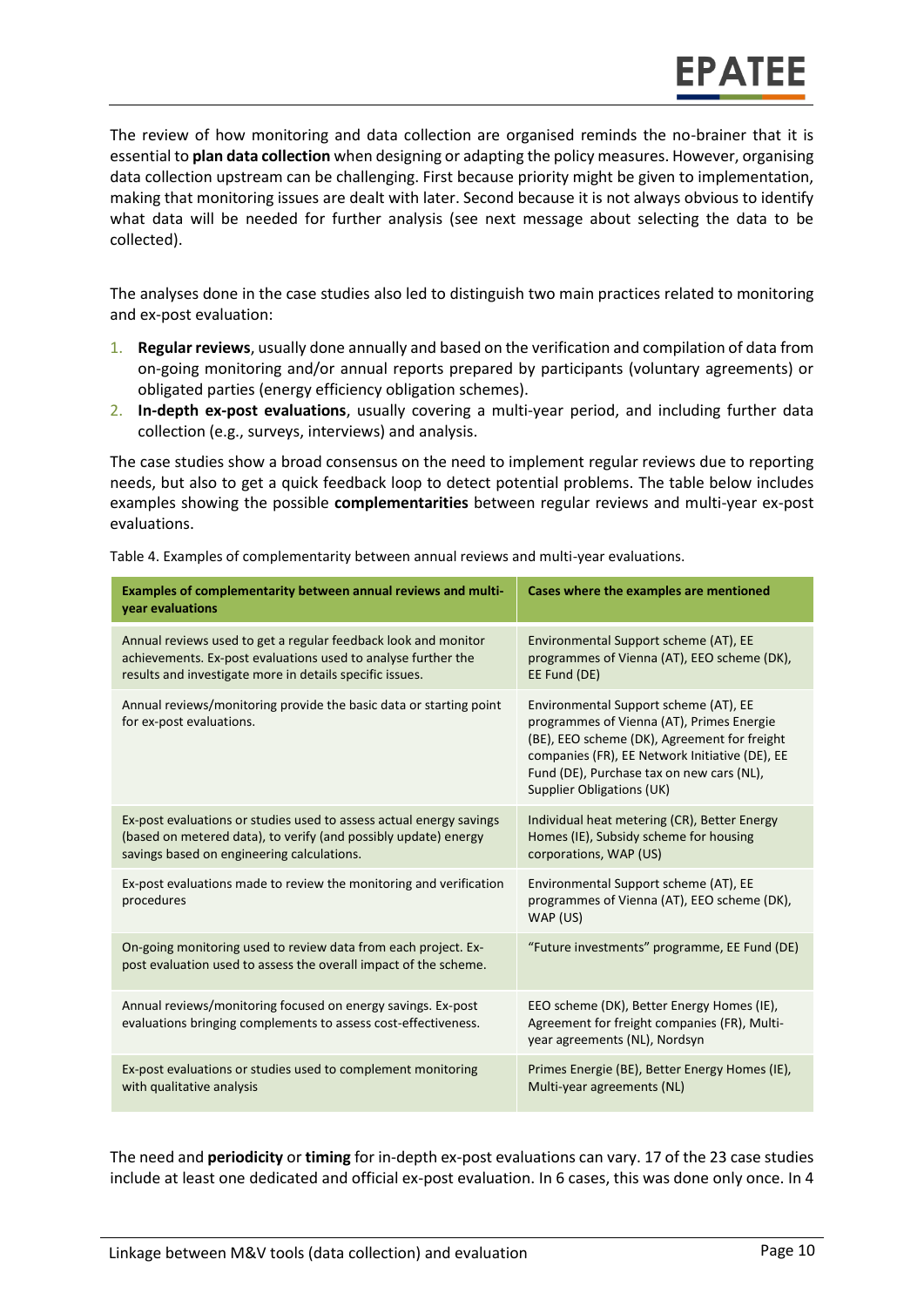cases, ex-post evaluations are done upon request. For the remaining 7 cases, ex-post evaluations are organised on a regular basis, mostly at the end of each period of the scheme or due to reporting requirements (periodicity mostly included between 3 to 5 years). The Supplier Obligations in UK is an interesting example where ex-post evaluations are done at mid-term of the periods, to let time to take into account conclusions for the next period.

Some of the interviewees indeed pointed the difficulty to organise ex-post evaluations in a relevant timing, particularly because more time might be needed to observe the impacts of the scheme, whereas consultation with stakeholders often requires to get conclusions and recommendations early enough when preparing the next period of a scheme.

<span id="page-10-0"></span>**Concrete example n°1: [Croatia] Connection between the System for Measuring and Verifying Energy Savings (SMiV) and the Energy Management Information System (ISGE)**

#### *Background*

One of the most important aspects that link evaluation to monitoring and verification is data collection, and the interpretation of said data. Among its various analyses, a typical evaluation of energy efficiency policies attempts to conclude whether the data collected to calculate the energy savings is credible and verified. In correlation to this, one should emphasize that the EPATEE project is focusing on expost analysis of energy savings.

Therefore, the next step in the data collection for energy savings in Croatia would be to compare the data from the System for Measuring and Verifying Energy Savings (SMiV) and the Energy Management Information System (ISGE).

#### *Evaluation to practice*

The data collection is defined in the Croatian legislation as part of the Energy Efficiency Act. Responsible authorities from the public sector (namely the National Coordination Agency, now absorbed by the Ministry of Environmental Protection and Energy), energy service providers (i.e. ESCO companies) and institutions providing grants for energy efficiency projects (i.e. the Environmental Protection and Energy Efficiency Fund) are obliged by legislation to enter the data (ex-ante engineering estimates) into SMiV. In practice, the data is not voluntarily given, but prescribed by legislation.

To clarify, **SMiV** is a web application defined by the Croatian Energy Efficiency Act (Official Gazette 127/2014) as the national system for measuring, monitoring and verifying energy savings. Croatian case studies, analysed for EPATEE, namely the "Individual heat metering in multi-family buildings" and "Energy renovation programme for public sector buildings" (see: [https://epatee.eu/case-studies\)](https://epatee.eu/case-studies), have their energy savings – based on **engineering estimates** – calculated and submitted to the SMiV application. It is mandatory for the authorised energy efficiency agency to report the energy savings from projects that have been co-financed by the Energy Efficiency Fund. According to the Energy Efficiency Act (Article 22(2)), responsible persons from the public sector, energy service providers and institutions providing grants for energy efficiency projects are obliged to report about the implemented projects through SMiV. SMiV was managed and coordinated by the National energy efficiency coordination body, which has been absorbed by the Ministry of Environment and Energy in mid-2018. Many of the measures and energy efficiency projects, based on bottom-up methodology, are submitted by the Environmental Protection and Energy Efficiency Fund (FZOEU), which is co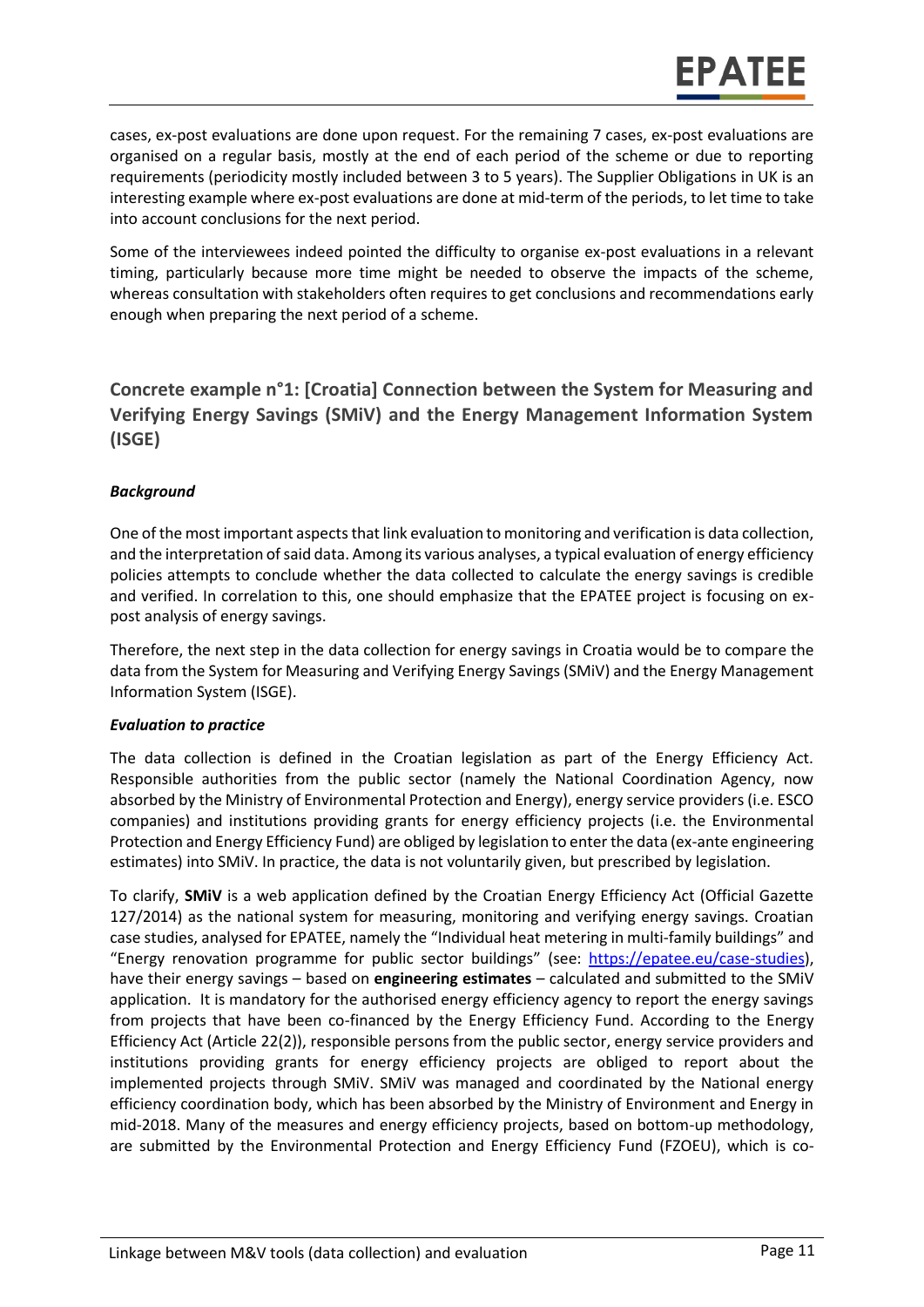financing more than 90 per cent of the projects recorded in SMiV through various energy efficiency programmes, such as the abovementioned ones on energy renovation and individual heat metering.

**ISGE** is a web application for supervision and analysis of energy and water consumption in public sector buildings in Croatia, managed by the Croatian Real Estate Agency. Data from **monthly bills on energy and water consumption** is submitted to ISGE on a monthly basis by responsible persons (energy advisors/managers) within public buildings, covering both central government buildings and local/regional authority buildings as well as public lighting. The billing analysis in ISGE can thus show ex-post data on actually achieved energy savings for particular public buildings that were part of the energy efficiency programmes, whose results were submitted in SMiV.

Data from ISGE can estimate energy savings on the basis that the data is corrected by climate and weather conditions. ISGE can therefore assess whether the energy savings are actually achieved and whether ESCOs should receive their compensation on the basis of actual results.

#### *Lessons learnt / added value of the monitoring for the evaluation of the scheme (and vice-versa)*

This brings the idea of combining the SMiV and ISGE applications into one system. The compared data can then provide a more detailed and ex-post-based picture of the implemented energy efficiency programmes and policies, and therefore have a more successful linkage between evaluation and data collection. Moreover, the system would, through comparison of data on energy consumption before energy efficiency action, ex-ante estimates of energy savings and energy consumption after energy efficiency actions, enable further refinement of M&V bottom-up methods and update of the relevant regulation. Improved M&V methods would certainly reduce currently observed difference (positive or negative) between estimated and metered energy savings from energy efficiency actions.

One possible challenge is the establishment of a coordination mechanism that will secure a viable linking of data between SMiV and ISGE. Coordinating different responsibilities of institutions managing the respective applications is an essential component. Not only public utilities can be included in this system, but also those buildings and bodies which have received financial assistance from the state (e.g. through the FZOEU), whose savings can be established on submitted data before and after the implementation of the energy efficiency actions. Data would be submitted for a certain period of time on a compulsory basis to assess the longevity and effectiveness of reported actions. Ultimately, this would provide either a basis for a more elaborate evaluation, or be used as a point for recommendations and future solutions within an actual evaluation report. This can therefore bring forth long-term advancements in energy efficiency policies where the results are clearly demonstrated and checked through an all-inclusive monitoring system.

#### <span id="page-11-0"></span>**Concrete example n°2: [Austria] – Central monitoring programme (AEA)**

#### *Background*

In the course of the implementation of the ESD (Energy Services Directive, 2006/32/EC), the Austrian Federal Government concluded voluntary agreements with interest organisations of energy companies. In these voluntary agreements, energy providers committed themselves to achieve quantitative energy savings targets at final customers. In addition, the Federal Government concluded an agreement with the Austrian Provinces to report and collect information on actions and savings from energy efficiency schemes in a **central database** to monitor the achievement of the indicative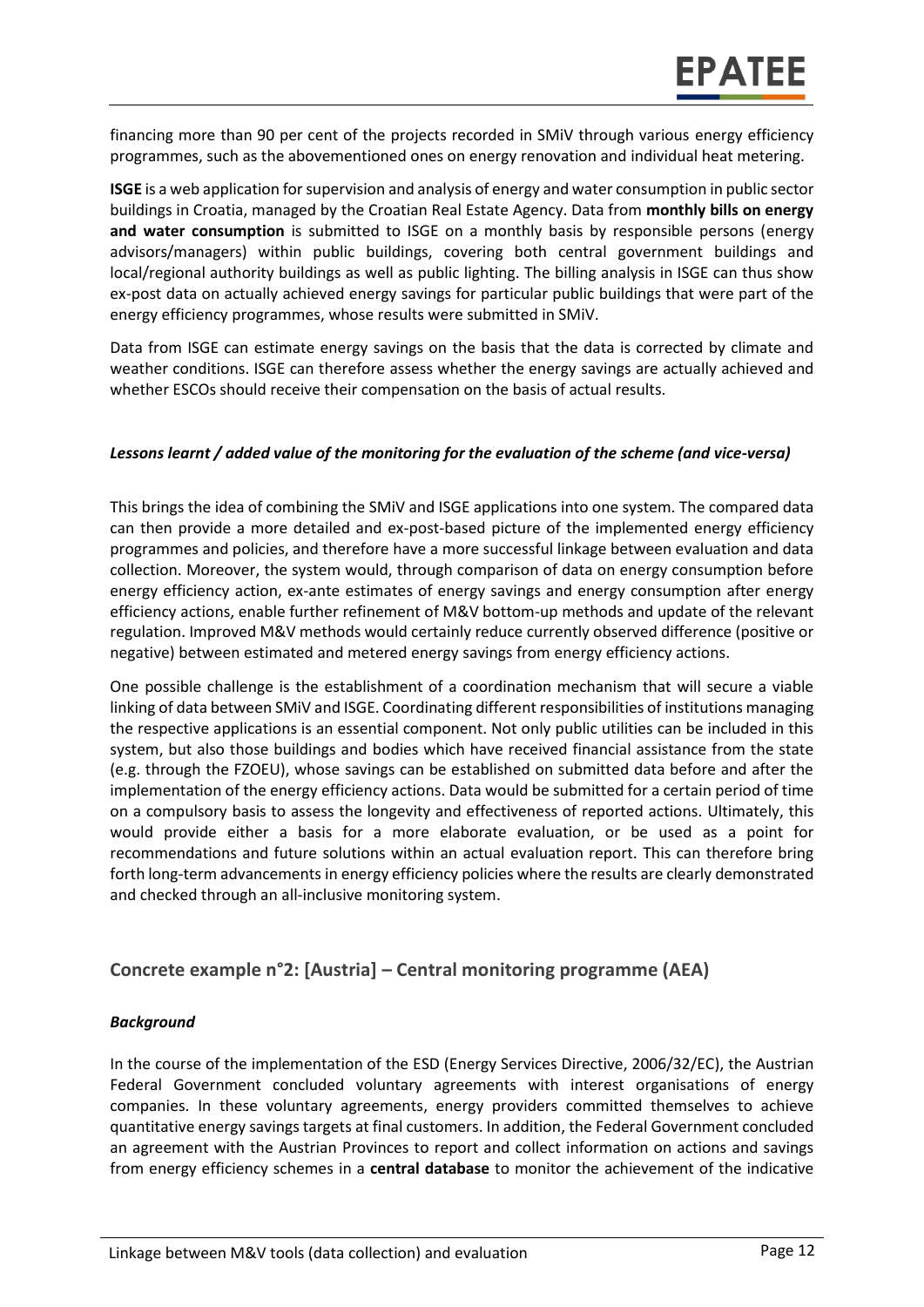savings target of the ESD. A central database was thus created at the Austrian Energy Agency to collect information on energy efficiency actions originating both from the voluntary agreements and from Federal and provincial schemes. With this database, stakeholders could easily report actions in standardised spreadsheets.

For implementation of the EED (Energy Efficiency Directive, 2012/27/EU), Austria decided to introduce an EEO (Energy Efficiency Obligation), thus moving from a voluntary agreement approach to an obligation. The underlying Energy Efficiency Act of 2014 introduced the creation of a new database for the reporting of the EEO. Based on the experiences of the database used for the ESD, a **new database** was implemented **within the Austrian portal for e-government**. This makes that this database complies with the highest security and data protection standards. The system is used for both companies' reporting of the energy audit obligation according to EED Article 8 and the EEO according to EED Article 7. Companies report implemented energy saving actions in standardised spreadsheets. Federal institutions are obligated to use the database as well for alternative measures used for implementing EED Article 7. Provincial institutions use the database on a voluntary basis.

#### *Data collection practices*

The following description focuses on the data collection process for the EEO.

The data that companies have to document for energy savings actions reported to comply with the quantitative savings target of the EEO are defined in Austrian Federal Energy Efficiency Act in §27. The minister in charge of the EEO issued a decree to concretise and refine the documentation and reporting requirements according to §27 of the Energy Efficiency Act.

The Federal Energy Efficiency Act also requires obligated energy companies in the EEO to report data only through the newly established portal (see above). Thus all requirements related to the documentation and reporting of energy efficiency actions are regulated by law.

Stakeholders (obligated companies and other institution using the database) are however consulted when it comes to design issues and functionalities of the database.

#### The **data collected** includes:

- Data on the company: amount of energy sold in the previous years for obligated companies in the EEO, information on employees and turnover/balance sheet for non-SMEs.
- Data on energy efficiency actions implemented: proofs of implementation, number of actions, date of implementation, details of the final customer where the action has been implemented, incentives provided and proofs for calculation values used. The level of details required depends on the calculation methodology for the different types of energy efficiency actions.

To verify/control the data reported, the Monitoring Agency performs a number of **checks**:

- 1. A plausibility check over all data entered. This is done mainly through automatic checks to identify suspicious data sets and possible double counting.
- 2. A desktop data check. The Monitoring Agency choses a representative sample over all types of measures and obligated parties and verifies the reported documents and proofs on paper files.
- 3. A limited number of on-site checks to verify implemented measures in companies.

The data reported is primarily used to check compliance of companies with their obligations. In addition the data is used for the following purposes:

- Derive savings eligible for EED Article 7 for Austria.
- Report achievements of the EEO to different stakeholders in Austria (e.g. Parliament, public).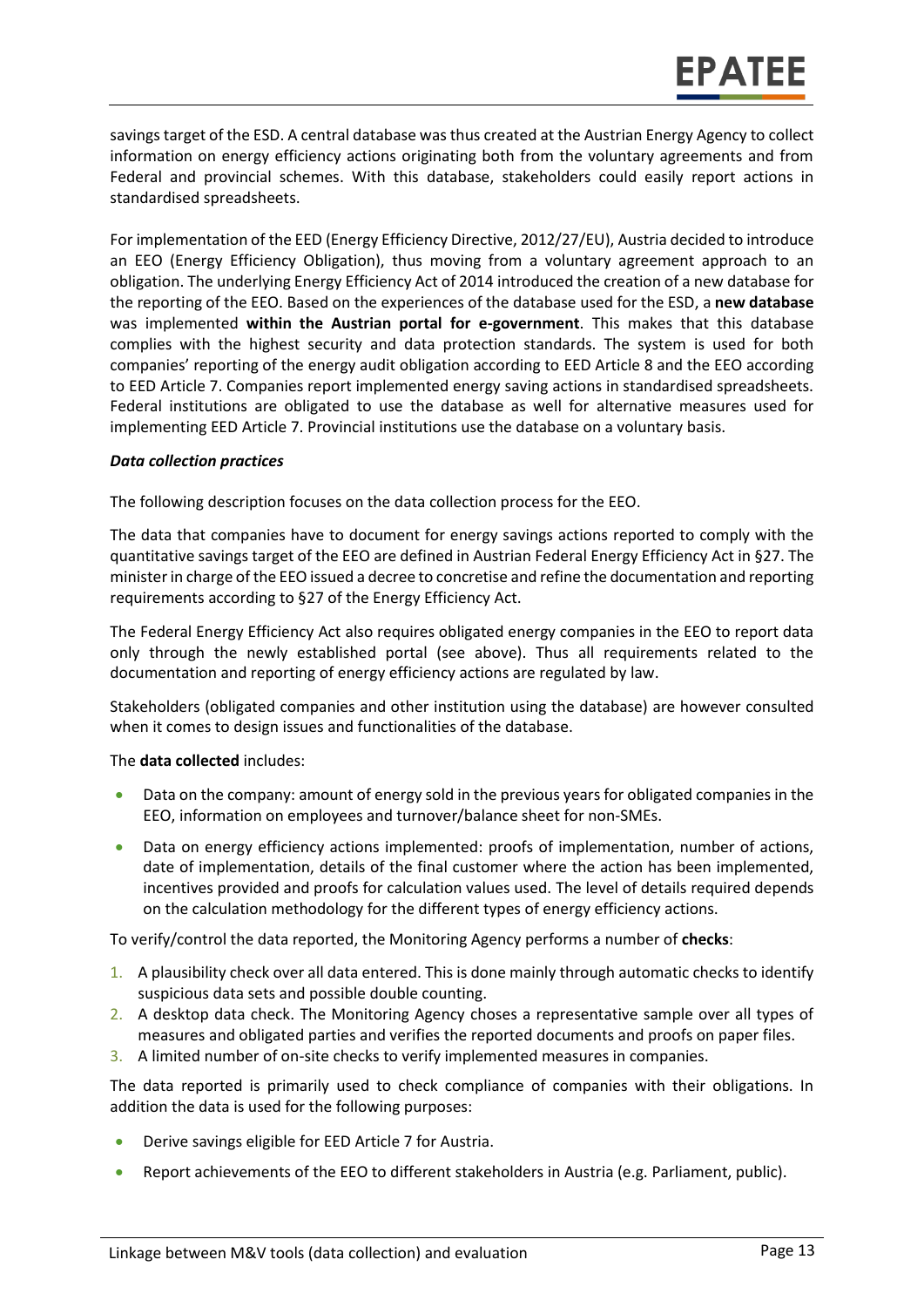#### *Lessons learnt*

The main prerequisite for a central database collection process to work is that actors are required (ideally **by law**) to report the data via the system. The Austrian Federal Energy Efficiency Act defines the database as the only reporting tool for obligated companies and Federal authorities. Also the Federal Energy Efficiency Act defines what information has to be provided and what data has to be reported.

The database was designed to **limit the burden** for reporting parties keeping in mind the information that is needed from the National Monitoring Agency to monitor and verify savings and evaluate target achievement related to the EED.

The database is updated and refined regularly based on feedback both from the reporting parties as well as the National Energy Efficiency Monitoring Agency. To this end, an **experience sharing workshop** is organised at least once a year.

It can be concluded that such a comprehensive database should be designed in a **step-by-step** approach and be built flexibly enough to allow for **regular adaptations**.

#### *Added value of the monitoring for the evaluation of the scheme (and vice-versa)*

Currently the main use of data from the database is on monitoring, control and tracking of Austria's target achievement. However the Federal Energy Efficiency Act also foresees regular evaluation reports that have to be presented to the Austrian Parliament. These reports partly go beyond mere target achievement reporting and include elements of impact evaluation. The step-by-step approach in the design phase ensured that no data has to be collected in addition to the one reported via the database.

The database enables obligated parties and public authorities to report data on implemented energy savings actions in a way causing relatively little administrative burden. The database gives each actor an overview of reported measures and the respective energy savings as well as a functionality to download the reported data in excel format to make further analysis.

#### <span id="page-13-0"></span>**Concrete example n°3: [Finland] - Monitoring of the voluntary agreements and energy audits programme**

#### *Background*

Both the Energy Efficiency Agreements (1997-) and the Energy Audit Programme (1992-) have been important long-running national initiatives providing proven significant energy savings. The monitoring and evaluation of both programmes were planned and implemented at the outset. Until the second Energy Efficiency Agreement period starting in 2008, there were two separate Access databases for the policy measures and data collection was made via Excel forms. After that, there has been a **common web-based database** for both policy measures.

Participants to the Energy Efficiency Agreements report each year data on their energy saving actions and respective savings through an online data interface. Data on realised savings arising from the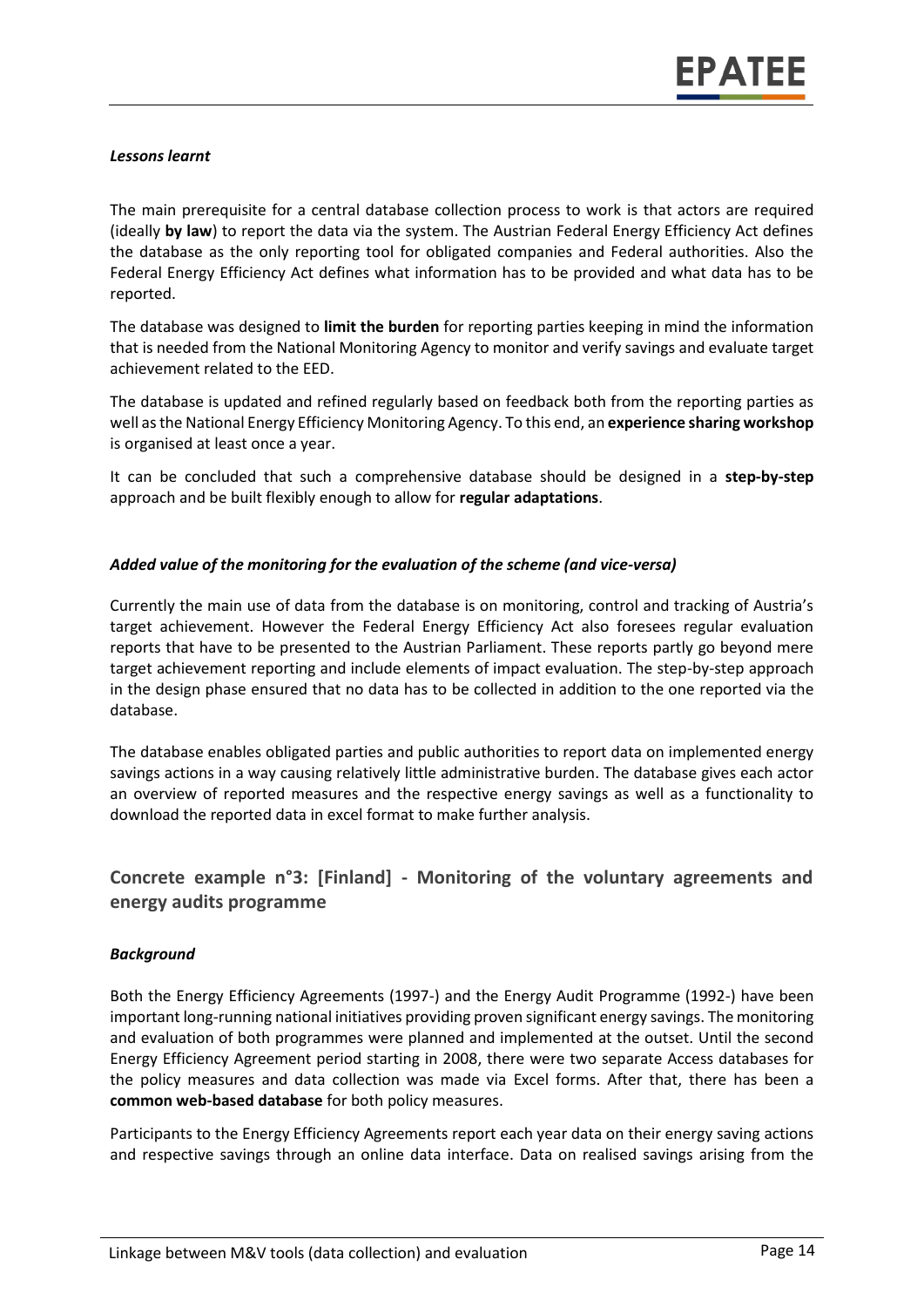Energy Audit Programme is collected from the implemented audits via a standardised Excel-form and transferred in electronic format into the same database.

If Agreement participants have implemented an energy audit, they can see on their individual reporting platform all proposed end-use actions and related savings calculated by the energy auditor. In their annual reporting for the Energy Efficiency Agreement, they will report status of the end-use actions proposed in the audits (implemented; decided to be implemented; under consideration; will not be implemented). In addition, they report possible other energy efficiency actions they have implemented during the previous year. The coverage of the Agreements is very high meaning that the vast majority of energy savings originating also from the energy audits is captured by the annual reporting by the Agreement participants. After the databases for the two policy measures were combined, it also made it very easy to avoid double counting between the two policies.

#### *Data collection practices*

The monitoring data is used for evaluating energy saving impacts from end-use actions implemented by Agreement participants arising either from energy audits or other saving activities. Results are reported annually in national reports and used in reporting for international energy efficiency and climate commitments.

In addition to the data needed for evaluating savings impacts, a lot of other monitoring data is collected, e.g. related to energy management practices by the Agreement participants (see the case study about Energy Efficiency Agreements in Finland for more details[: https://epatee.eu/case-studies\)](https://epatee.eu/case-studies).

Motiva Oy designed the monitoring and evaluation framework together with the predecessor of Ministry of Employment and the Economy, which is the ministry competent in energy policy. The data needs for annual reporting of Energy Efficiency Agreements were defined based on the agreement obligations for the participants. Monitoring data needs were defined on technical grounds so that the data collection could provide data in such a way that it can be used flexibly for various reporting needs. Due attention has always been paid to avoiding double counting and taking action lifetimes into account.

Data is reported to the database by an expert (rapporteur) designated by the organization or company participating to the Agreement scheme. Motiva has prepared instructions for calculating energy savings and annually provides training to the rapporteurs.

All implemented end-use actions reported to the monitoring database (on average over 2 300 actions per year) are reviewed by Motiva. For example, the realism of the order of magnitude of reported savings is checked. When needed, additional information is asked from the rapporteur, e.g., on the savings calculations. On average one hundred (about 5%) of actions are subject to an independent audit each year.

The savings achieved by the energy saving actions are not usually verified by subsequent measurements, since it is most often difficult to make measurements in practice and it generates significant additional costs.

#### *Lessons learnt*

The monitoring and evaluation system set up has proven to be very effective and flexible to use for various reporting needs both nationally and internationally, including the National Energy Efficiency Action Plans (NEEAPs) and reporting for greenhouse gas commitments. However, it remains necessary to remind the Agreement participants to report their data promptly and to provide continued technical support in the process.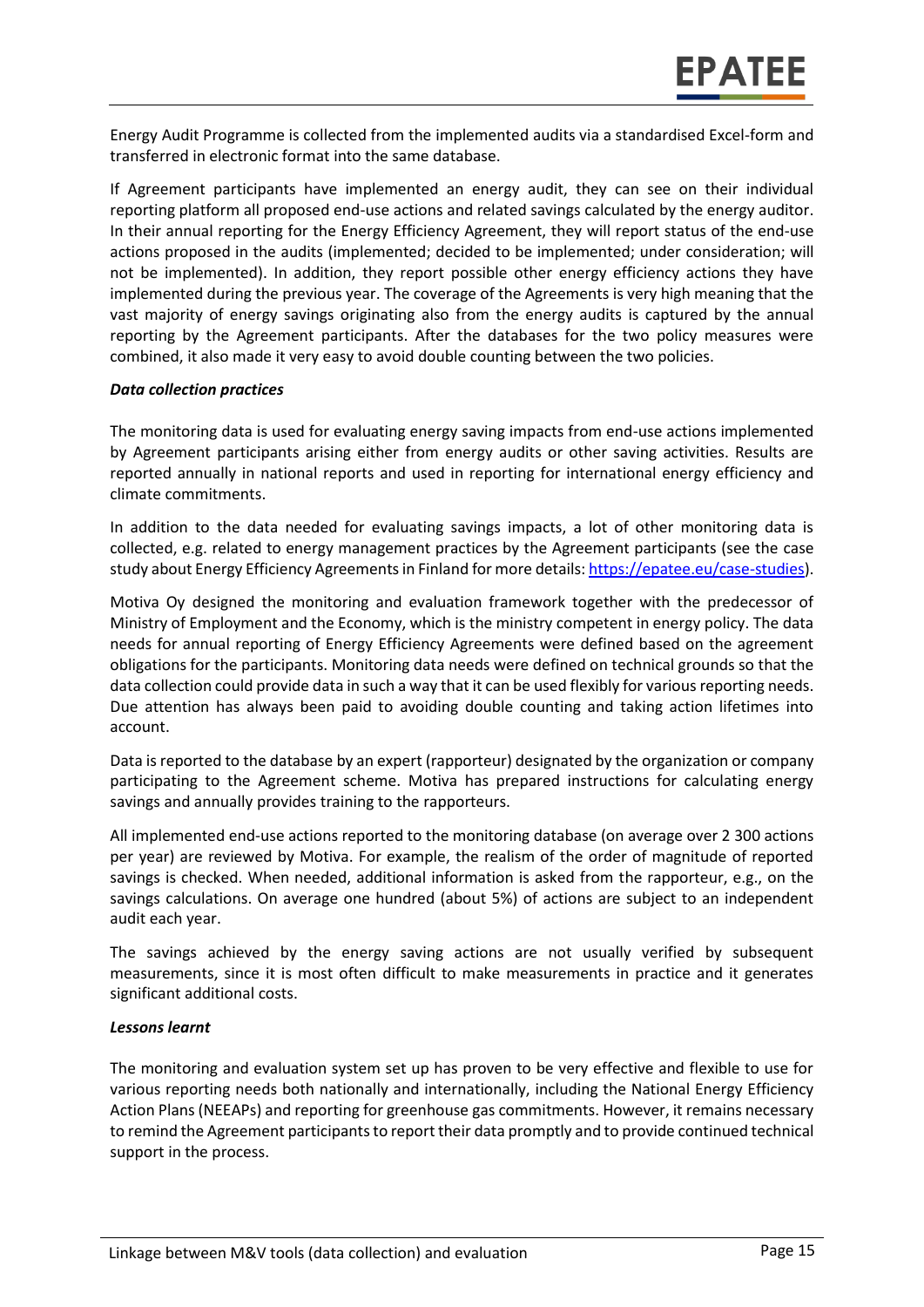The shift from excel reporting to web-based interface has entailed multiple benefits. It has significantly reduced administrative manual work both in data collection and processing. Pre-filling and distribution of Excel forms is no more needed. Each Agreement participant now sees automatically all actions proposed in their energy audits because the implemented energy audits for each agreement participant can be easily linked within the database by the operator of the system (Motiva Oy).

Agreement participants can report their actions throughout the year whereas before they could do this only once a year and for the whole year at the same time. The participants find the feedback data available through the database interface useful: they are able to access and download their own data (e.g. to Excel) and monitor the fulfilment of their own energy savings targets.

#### *Added value of the monitoring for the evaluation of the scheme (and vice-versa)*

From the point of view of Agreement participants, the data systematically collected to the database is of value. Data can be downloaded electronically for further processing for their own reporting needs, e.g. environmental reporting or for production of graphs etc. for communication purposes. The participants would appreciate if the data was processed even further or additional analytical functions would be available, but these are not in the pipeline at present.

If another country were to develop a similar monitoring and evaluation tool and process, adequate time and resources need to be allocated for definition, implementation, testing, launching and training. The system will not be ready after one development round but it is most likely that there will be further development needs. Furthermore, maintenance requires continuous resources. There should be one webmaster responsible of the database and its development and able to download raw data for processing and various analyses with different definitions. This shifts any risk of administrative confusion between different administrative levels.

#### <span id="page-15-0"></span>**Concrete example n°4: [France] – White Certificates scheme**

#### *Background*

Energy Saving Certificates (ESC, *Certificats d'Economies d'Energie or CEE* in French) were introduced by the Energy Policy Law of July 13th 2005, with the aim of achieving energy savings in various sectors such as building, industry, agriculture and transport. The scheme obliges **energy suppliers and fuel retailers** (called "obligated parties") to achieve energy savings targets by encouraging consumers (households, local authorities or companies) to implement energy efficiency actions. The obligated parties can choose to partly or totally delegate their obligation to a third party, called **delegate companies** or deal with **"eligible parties"** that can claim ESC for actions they or a third party perform.

Energy saving targets are **assessed in kWhcumac of final energy** ("cumac" means "cumulated and actualized"), and correspond to the **energy savings cumulated over the lifetime of the implemented operation** and **actualized at a rate of 4%.** ESC are delivered by the **National Authority for Energy Saving Certificates (PNCEE)**, an entity depending from the Ministry for energy. ESC are then registered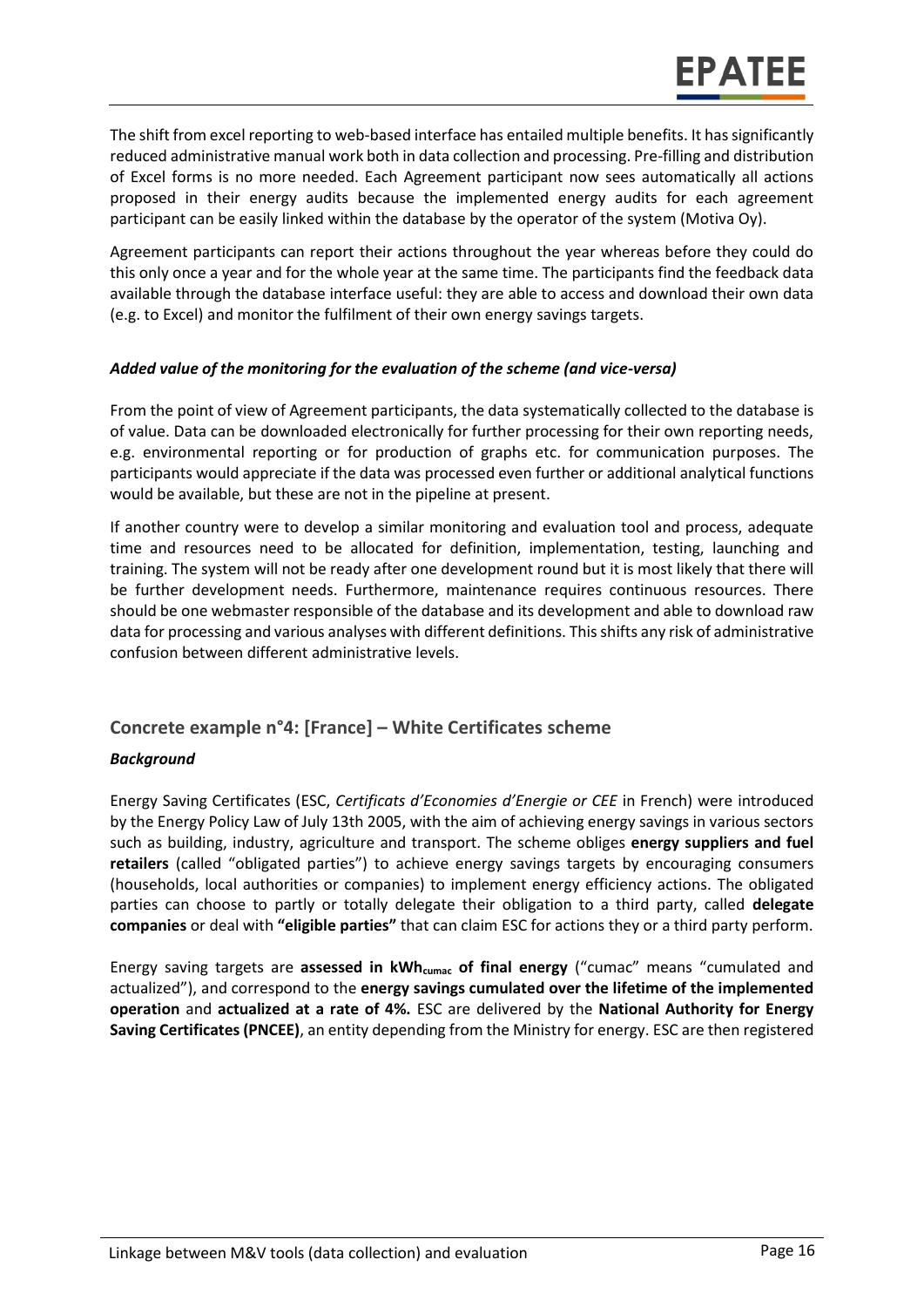on an **online platform (called "EMMY"<sup>1</sup> )** where ESC can be exchanged between obligated parties, delegate companies and eligible parties.

To facilitate the monitoring of the energy-saving actions, stakeholders of the ESC scheme such as ADEME, energy suppliers and/or professional federations contribute to the evaluation of the potential energy saved thanks to the implementation of **"standardized actions"**. These **ex-ante estimations** are frequently updated<sup>2</sup>, and each change is notified by ministerial order. In addition, ESC can also be delivered to **specific actions** that are not included in the catalogue of standardized actions. In this case, PNCEE relies on ADEME's expertise to review the energy savings reported for these specific actions. In order to help stakeholders to prepare their requests for specific actions and optimize the appraisal process, a **[methodological guide](http://www.ademe.fr/expertises/changement-climatique-energie/passer-a-laction/comment-valoriser-economies-denergie-cee/principes-fonctionnement-dispositif-cee)<sup>3</sup>** for specific operations is available. A third option to get ESC is for obligated parties to contribute to so-called **ESC programmes**. The possible scopes for these programmes are defined by the Ministry: activities related to information, training, innovation and tackling fuel poverty. The Ministry issues calls for proposals and select the programmes that can be submitted by any type of stakeholders. Obligated and eligible parties can then fund these programmes and get ESC on a fix basis (given amount of ESC per amount of funding). A threshold is defined for each period to limit the total amount of ESC that can be delivered through ESC programmes (for more details, see **Article L. 221-7** of the French Energy Code).

#### *Data collection practices*

There are many types of data collected:

- Data used to set objectives per period which are based on past and future market evolutions(e.g., potential evolutions in market shares) for markets covered by the scheme, particularly the markets covered by the catalogue of standardised actions. When data are missing or too uncertain, the assessment is based on the extrapolation of data regarding the certificates delivered in the past;
- Data used to carry out the ex-ante assessment of the potential energy savings due to the implementation of standardized actions, which is based on peers' expertise (including ADEME & ATEE<sup>4'</sup>s expertise);
- Data declared on the EMMY platform regarding exchanged ESC; and
- Administrative data declared by eligible & obligated parties (including effective volumes of sold energy by obligated parties) to PNCEE.

 $\overline{a}$ 

<sup>1</sup> [www.emmy.fr/public/registre](http://www.emmy.fr/public/registre)

 $2$  For action types that no longer provide significant savings as compared to minimum energy performance requirements set in current regulations, and action types that do not represent the present circumstance (e.g., market trends).

<sup>3</sup> See *[Guide pour la constitution d'une demande de certificats d'économies d'énergie relative à une](http://www.ademe.fr/sites/default/files/assets/documents/cee-operations_specifiques.pdf)  [opération spécifique](http://www.ademe.fr/sites/default/files/assets/documents/cee-operations_specifiques.pdf)*

<sup>4</sup> ATEE (Technical Association for Energy & Environment) coordinates working groups per sector (buildings, industry, transports, agriculture, local authorities). These groups prepare new or revise existing forms defining the standardized actions and related deemed savings, that are further reviewed by ADEME before being validated by the Ministry.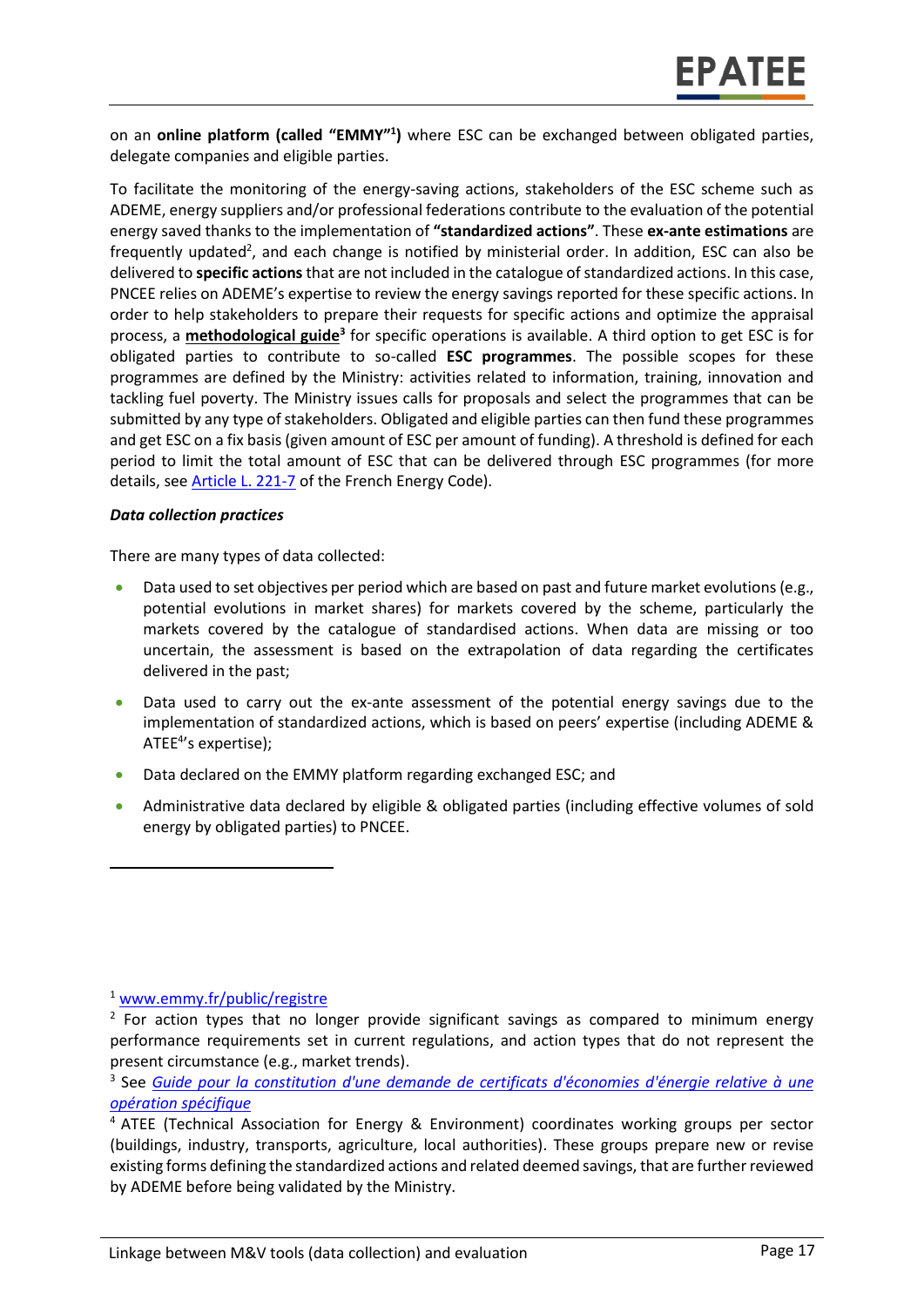#### Focus on data collected from eligible & obligated parties

Only parties having registered an Emmy account can apply for ESC whatever their type (standardized, specific or ESC programme). The documents to submit (and archive) are described in article 4 of decree [from September 4th 2014](https://www.legifrance.gouv.fr/affichTexte.do;jsessionid=313F42828B077197493A915164DEBB17.tpdila17v_1?cidTexte=JORFTEXT000029460644&dateTexte=20160401) (updated by [order from December 29](https://www.legifrance.gouv.fr/eli/arrete/2017/12/29/TRER1725884A/jo/texte)<sup>th</sup> 2017) and gathered in the Table below:

| Table 5. Documents required to get ESC in the framework of the third period of the scheme (2015-2017). |  |  |
|--------------------------------------------------------------------------------------------------------|--|--|
|                                                                                                        |  |  |

| Type of<br>data                                                       | <b>Standardized operation</b><br>(see annex 2 of decree from September 4th 2014 and annex 5 of<br>for document to keep for controls)                                                                                                                                                                                                                                                                                                                                                                                                                                                                                                                                                                                                                                                                                                                                                                                                                                                                                                                                                                                                                                                                                          | <b>ESC</b> programme                                                                                                                                                                                                                                                                                                                                                                                                                                                                                                                                                                                                                                                                                                                                                                                                                                              |
|-----------------------------------------------------------------------|-------------------------------------------------------------------------------------------------------------------------------------------------------------------------------------------------------------------------------------------------------------------------------------------------------------------------------------------------------------------------------------------------------------------------------------------------------------------------------------------------------------------------------------------------------------------------------------------------------------------------------------------------------------------------------------------------------------------------------------------------------------------------------------------------------------------------------------------------------------------------------------------------------------------------------------------------------------------------------------------------------------------------------------------------------------------------------------------------------------------------------------------------------------------------------------------------------------------------------|-------------------------------------------------------------------------------------------------------------------------------------------------------------------------------------------------------------------------------------------------------------------------------------------------------------------------------------------------------------------------------------------------------------------------------------------------------------------------------------------------------------------------------------------------------------------------------------------------------------------------------------------------------------------------------------------------------------------------------------------------------------------------------------------------------------------------------------------------------------------|
| Documents<br>&<br>information<br>to deliver to<br>PNCEE to<br>get ESC | - Document proving the ID of the applicant (+mandate if a third<br>party set a request for ESC on behalf of an eligible party)<br>- Proof of the applicant eligibility (declaration of volumes of<br>energy for consumption or sold on the national territory during<br>the year before the application, copy of the registration<br>certificate to the trade and companies register)<br>- List of the implemented energy saving operations<br>- Certificate on honour ensuring the compliance with the<br>provisions of the order specifying the list of the documents to<br>provide and keep to apply for ESC and with the requirements set<br>by the decrees defining the standardized actions included in the<br>application.<br>Applications whose volume of energy saving certificates is lower<br>than a certain threshold must include a certificate on honour<br>signed by the applicant specifying that no other application with<br>a volume below this threshold has been filed and will not be<br>filed during the calendar year of the application.<br>When several eligible parties have grouped together to reach<br>the minimum volume of energy savings, additional documents<br>must be sent to the PNCEE. | If the request is related to a<br>contribution to one or more ESC<br>programme(s), it must prove that:<br>- funds were paid by the applicant to<br>the operator of the programme as well<br>as the date of the payment(s);<br>- or that the expenses have been paid<br>by the applicant and the date(s) of<br>payment(s) when the applicant<br>operates the programme.<br>NB: the justification for payment is<br>provided by a certificate of honour<br>issued by the operator of the<br>programme. When the applicant<br>operates the programme, this<br>certificate on honour is co-signed by an<br>accountant or an auditor, or by a public<br>accountant for local authorities and<br>their groupings. This certificate<br>mentions the programme reference as<br>set by decree.<br>The justification for payment must<br>specify the period (one year max). |
| Documents<br>to keep<br>during 6<br>years <sup>5</sup>                | -ID of the beneficiary<br>-Proof of the effective implementation of the actions<br>-Proof of the active and incentive role of the applicant towards<br>the final customers (cf. materiality)<br>-Proof of dates of commitment and completion of actions<br>-Certificates on honour<br>-Proof of compliance with the requirements set by decree, and<br>of non-accumulation with other schemes (+ when relevant,<br>proof of compliance with the conditions set by decree for ESC<br>targeting households in fuel poverty situation)                                                                                                                                                                                                                                                                                                                                                                                                                                                                                                                                                                                                                                                                                           | N.A.                                                                                                                                                                                                                                                                                                                                                                                                                                                                                                                                                                                                                                                                                                                                                                                                                                                              |

<sup>5</sup> For the first request, all documents must be transmitted

 $\overline{\phantom{a}}$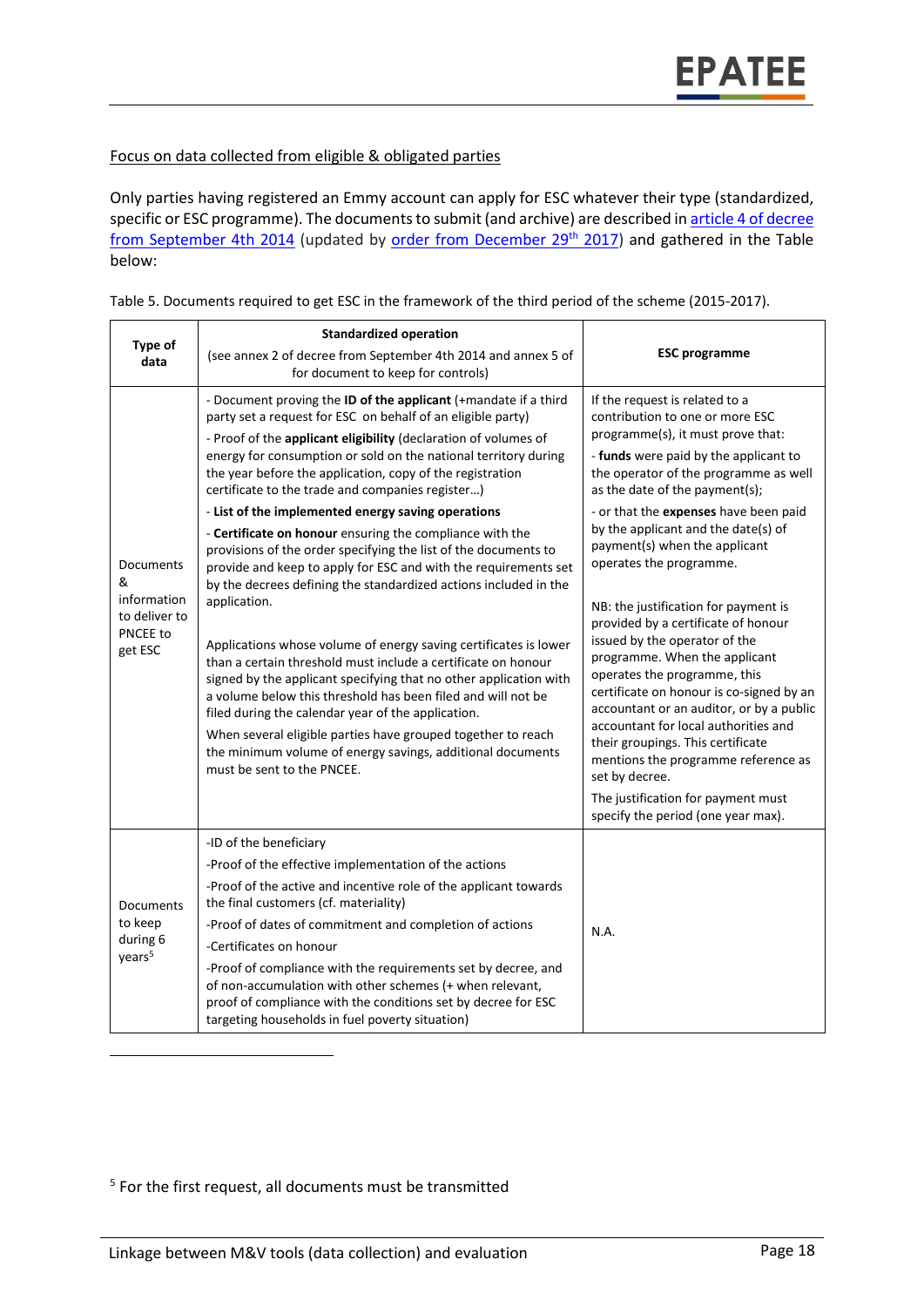#### Focus on specific actions

Almost the same documents as for standardized actions are required for specific actions by the PNCEE. NB: documents required by annex 5 of the decree must be transmitted and not simply kept as for standardized operations.

In addition, documents specifying the situation before and after implementing the action(s) are required such as:

- Document determining the **situation before** implementing the action(s):
	- a) When the action is conducted in an established fixed location, the situation before the action must be specified by an energy audit in accordance with ADEME guidelines, French or European standard for energy audits.

The energy audit must describe the different technical solutions planned to be implemented, specify their energy performance and the related indicative costs. The energy audit is established by a person with certified skills working in an appropriate organization.

NB: the transparency and objectivity of the energy audit can be satisfied either by a call to a third party or by an organizational separation within the applicant's company to ensure that the person who carries out the energy audit acts objectively and independently. This audit must be carried out less than four years before the start of the action.

b) When the action is not implemented in a fixed installation, the applicant must provide documents proving the situation before implementing the action.

#### Document determining the **reference situation**:

The reference situation must be described in accordance with the provisions o[f Article R. 221-16](https://www.legifrance.gouv.fr/affichCodeArticle.do;jsessionid=2DD0B4ED42C67C48511029DC37BA511F.tplgfr38s_2?idArticle=LEGIARTI000036466056&cidTexte=LEGITEXT000023983208&dateTexte=20180918) of the Energy Code (see Table below).

| Cases                                                                                                 | Variables to consider for specifying the reference situation                                                                                                                                                                                                                                       |
|-------------------------------------------------------------------------------------------------------|----------------------------------------------------------------------------------------------------------------------------------------------------------------------------------------------------------------------------------------------------------------------------------------------------|
| The operation improves the thermal performance<br>of the envelope of an existing building             | The overall condition of the building stock of the same type and<br>the level of performance of the materials or equipment installed<br>at the most recent time for which data are available                                                                                                       |
| Control, regulation or energy recovery devices are<br>installed on existing fixed or mobile equipment | The overall level of performance of the stock or fleet of such<br>existing equipment is considered                                                                                                                                                                                                 |
| In all other cases                                                                                    | The technical and economic state of the market for the product or<br>service at the latest date for which data are available, or the<br>performance requirements imposed by the regulations in force<br>when the latest data known for the market do not incorporate the<br>effects of regulation. |

Table 6. Variables to consider for the reference situation specification.

The reference situation may be described by following the methodology used for a standardized action provided that it can be shown that the standardized action is representative of the specific action reported. In certain cases, particularly when the specific action does not correspond to a homogeneous market or fleet, the situation before the operation will be considered as the reference situation.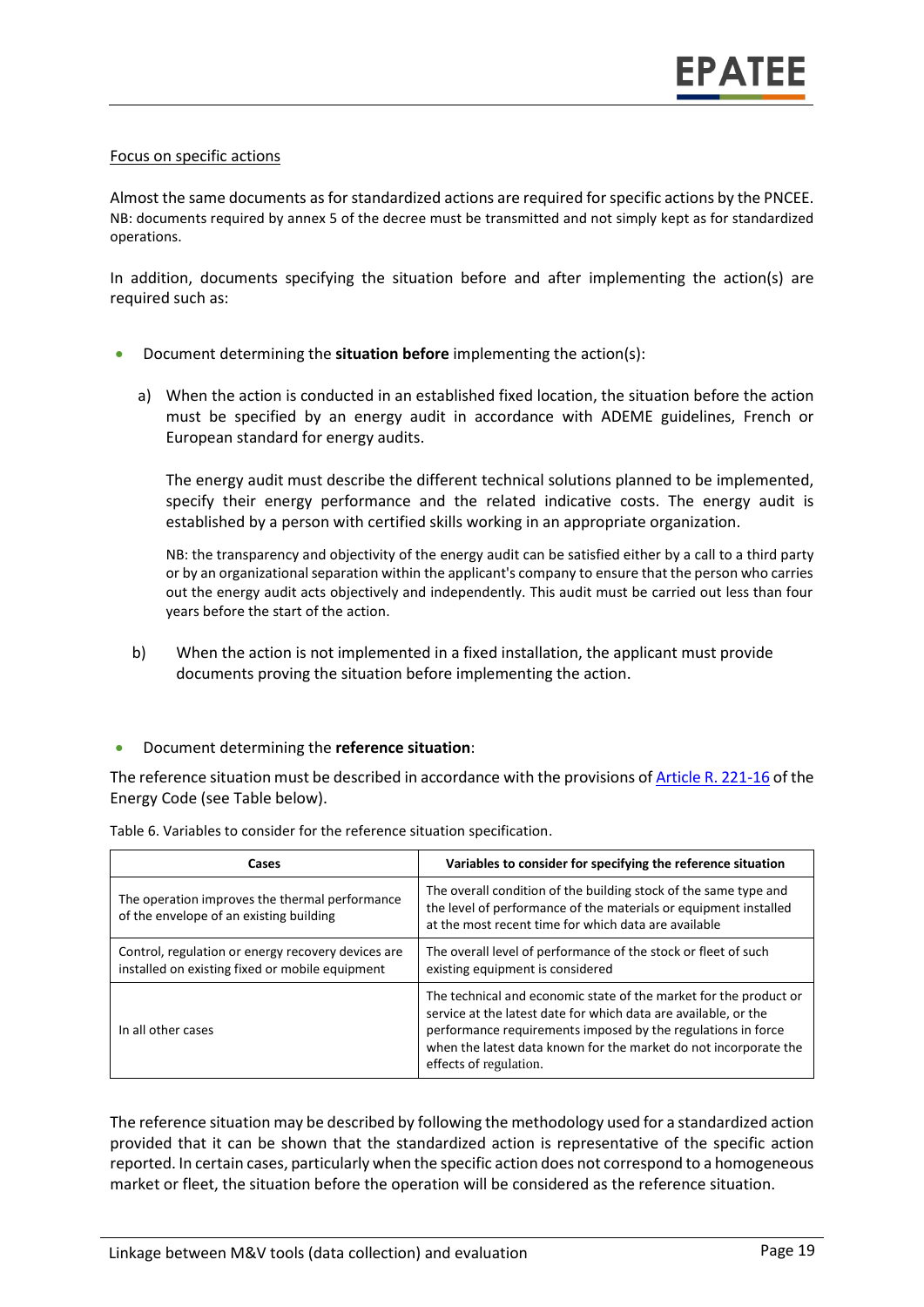- The documents used to determine the **situation after the operation**, and in particular the description of the recommendation implemented, calculation elements used for sizing the action, its operation and the expected performance.
- A **certificate on honour** signed by the professional implementing or managing the action specifying its commitment to provide exclusively to the applicant the documents needed to report this action to get ESC and not to sign a similar certificate of honour with another legal entity within the framework of the ESC scheme (to avoid double counting).

At the end of each period, a process of "administrative reconciliation" is organized to verify whether the obligated parties have individually reported enough ESC to achieve their obligation. This process includes the statements of energy sales volumes for all types of energy to calculate the energy saving obligations. They must be certified by a chartered accountant or an auditor (or by a public accountant for state-owned companies).

When the amount of ESC available on the EMMY account of the obligated party is not enough to meet its obligation, the obligated party is officially requested to get ESC (se[e art L.221-3](https://www.legifrance.gouv.fr/affichCodeArticle.do;jsessionid=2DD0B4ED42C67C48511029DC37BA511F.tplgfr38s_2?idArticle=LEGIARTI000023986212&cidTexte=LEGITEXT000023983208&dateTexte=20120406) of the Energy Code). In case of failure to comply with reporting requirements and energy saving obligations, penalties may be given (for e.g. 0.015 euro per missing kWh $_{\mathrm{cumac}}$ ) $^6$ .

NB: the penalties for non-compliance are expected to be reinforced.

#### *Lessons learnt*

 $\overline{\phantom{a}}$ 

The monitoring and control procedures of the French ESC scheme have been improved continuously to take into account the feedback from the different periods of the scheme, from the conclusions of public consultations and from the recommendations of the Court of Auditors. Thus, the third period (2015-2017) has simplified the system by standardizing of documents and switching to a declarative process when applying for ESC, coupled with ex-post controls. Whereas up to 2015, all documents were to be sent to PNCEE for review before validating and issuing the ESC. The consultation launched for the fourth period (2018-2020) has allowed in particular to reinforce control procedures and protect very small fuel retailers (which usually delegate their obligation to third parties), to reinforce the efficiency of the scheme (by defining each year a plan to revise a selection of standardized actions), reinforcing qualifications requirements of auditors, improve its visibility especially to households, and improve the transparency of the scheme by reinforcing the publication of data (every semester for data regarding the obligation coverage per energy + every year for specific operation analysis).

#### *Added value of the monitoring for the evaluation of the scheme (and vice-versa)*

All these data will be analysed in the framework of the in-depth ex-post evaluation to be launched within the end of 2018. They will be complemented by on-site visits of final customers, online surveys

<sup>6</sup> See decree n°2012-23 from January 2012 regarding control and penalties for more details [https://www.legifrance.gouv.fr/affichTexte.do?cidTexte=JORFTEXT000025114619&dateTexte=&cate](https://www.legifrance.gouv.fr/affichTexte.do?cidTexte=JORFTEXT000025114619&dateTexte=&categorieLien=id) [gorieLien=id](https://www.legifrance.gouv.fr/affichTexte.do?cidTexte=JORFTEXT000025114619&dateTexte=&categorieLien=id)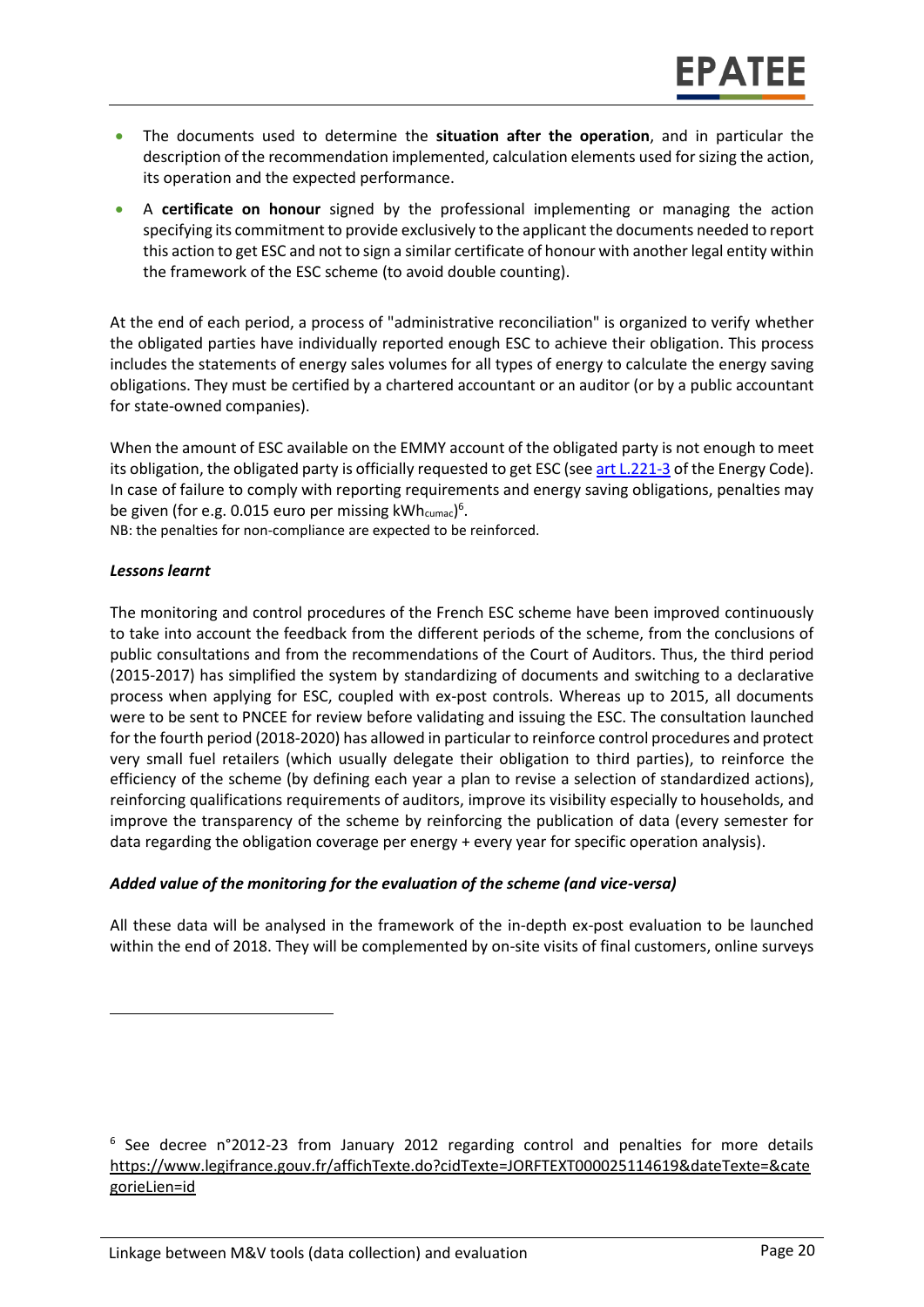of final customers, manufacturers and technical consultancies, and interviews with key stakeholders. The main evaluation objectives will be<sup>7</sup> (Nauleau et al., 2018):

- To assess actual energy savings (based on data from the on-site visits) and compare them with the energy savings estimated for monitoring and issuing ESC (for a selection of types of standardized actions);
- To assess the impacts (energy savings and others) of the scheme, taking into account a causality assessment based on the various sources of new data collected for the evaluation;
- To assess the cost-effectiveness of a selection of strategies to produce ESC;
- To provide recommendations for the next period of the scheme (post-2020).

The data from the regular monitoring of the scheme will be used in a first stage of the ex-post evaluation for a detailed assessment of the outputs of the scheme. This will be used to target the sampling of the on-site visits on the most important types of standardized actions in the periods under evaluation (2011-2014 and 2015-2017). This analysis of the scheme outputs will also be combined with a review of previous studies about the scheme in order to define detailed evaluation questions and hypothesis to investigate through the collection of new data.

Connection within data coming from other schemes that can potentially interact with the ESC scheme (such as the energy transition tax credit and 0-interest rate loans for energy renovations) could also be useful for cross analyses, and particularly as inputs for the causality assessment.

#### <span id="page-20-0"></span>**Bibliography**

#### **General**

 $\overline{\phantom{a}}$ 

Bamberger et. al., 2006. Conducting Quality Impact Evaluations under Budget, Time and Data Constraints. Independent Evaluation Group, The World Bank. [http://documents.worldbank.org/curated/en/255551468178129539/pdf/382670ENGLISH01evaluati](http://documents.worldbank.org/curated/en/255551468178129539/pdf/382670ENGLISH01evaluations01PUBLIC1.pdf) [ons01PUBLIC1.pdf](http://documents.worldbank.org/curated/en/255551468178129539/pdf/382670ENGLISH01evaluations01PUBLIC1.pdf)

Broc, J.S., Oikonomou, V., and M. Dragovic, 2018. Evaluation into Practice – Lessons learnt from 23 Evaluations of Energy Efficiency Policies. Report of task 3.2 of the EPATEE project.

European Commission, 2017. Better regulation toolbox: TOOL #47. Evaluation criteria and questions. Complements to the better regulation guideline (SWD(2017) 350). [https://ec.europa.eu/info/better](https://ec.europa.eu/info/better-regulation-toolbox_en)[regulation-toolbox\\_en](https://ec.europa.eu/info/better-regulation-toolbox_en)

GIZ, 2015. Monitoring and Evaluation Guidance for NAMA Support Projects[. http://www.nama](http://www.nama-facility.org/fileadmin/user_upload/publications/documents/2015-11_doc_nama-facility_nsp-guidance.pdf)[facility.org/fileadmin/user\\_upload/publications/documents/2015-11\\_doc\\_nama-facility\\_nsp](http://www.nama-facility.org/fileadmin/user_upload/publications/documents/2015-11_doc_nama-facility_nsp-guidance.pdf)[guidance.pdf](http://www.nama-facility.org/fileadmin/user_upload/publications/documents/2015-11_doc_nama-facility_nsp-guidance.pdf)

<sup>7</sup> See the public call for tender for more information <https://ted.europa.eu/TED/notice/udl?uri=TED:NOTICE:250680-2018:TEXT:FR:HTML>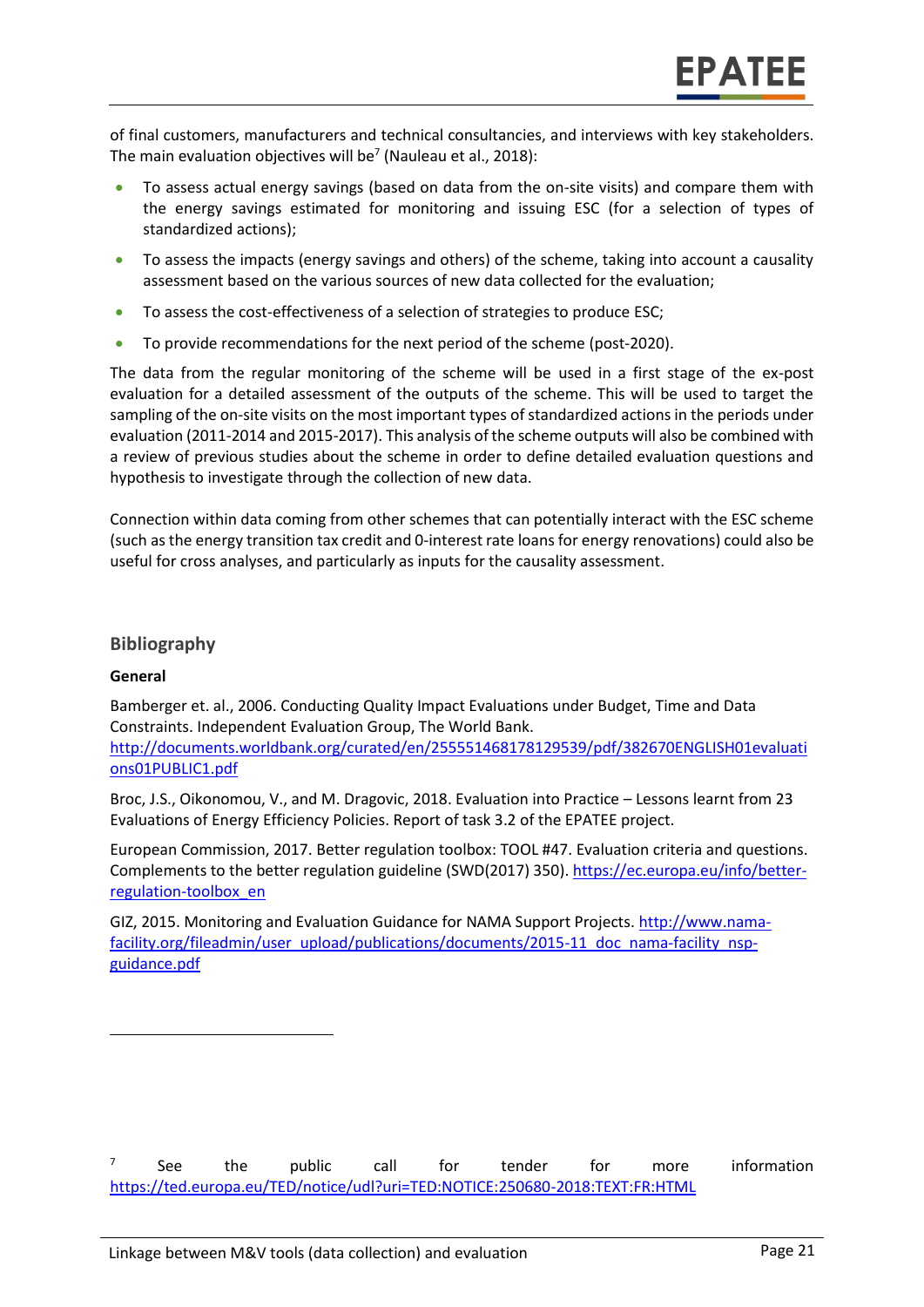Harmelink, M., et.al., 2007. From Theory-based Evaluation to SMART Policy Design. Final report of the AID-EE (Active Implementation of the European Directive on Energy Efficiency) project, cofunded by the EU Intelligent Energy Europe programme. [https://www.ecofys.com/files/files/aid-ee-](https://www.ecofys.com/files/files/aid-ee-2007-summary-report.pdf)[2007-summary-report.pdf](https://www.ecofys.com/files/files/aid-ee-2007-summary-report.pdf)

Lopez-Acevedo, G., Krause, P., Mackay, K., 2012. Building Better Policies: The Nuts and Bolts of Monitoring and Evaluation Systems. The World Bank.

[http://www.managingforimpact.org/sites/default/files/resource/world\\_bank\\_building\\_better\\_polici](http://www.managingforimpact.org/sites/default/files/resource/world_bank_building_better_policies.pdf) [es.pdf](http://www.managingforimpact.org/sites/default/files/resource/world_bank_building_better_policies.pdf)

Pickl, N., et. al. (multEE consortium), 2016. Data Collection Process for Bottom-Up Monitoring. multEE (H2020 Project). [https://multee.eu/system/files/D2.3\\_Data\\_collection\\_process\\_for\\_bottom](https://multee.eu/system/files/D2.3_Data_collection_process_for_bottom-up_monitoring_online_0.pdf)[up\\_monitoring\\_online\\_0.pdf](https://multee.eu/system/files/D2.3_Data_collection_process_for_bottom-up_monitoring_online_0.pdf)

Struss, B., et. al. (multEE consortium), 2016. Synthesis report on European best practices for M&V schemes and coordination mechanisms. multEE (H2020 Project).

[https://multee.eu/system/files/EU\\_Best\\_Practice\\_for\\_M&V\\_schemes\\_&\\_Coordination\\_Mechanisms](https://multee.eu/system/files/EU_Best_Practice_for_M&V_schemes_&_Coordination_Mechanisms_1.pdf) [\\_1.pdf](https://multee.eu/system/files/EU_Best_Practice_for_M&V_schemes_&_Coordination_Mechanisms_1.pdf)

UNDP, 2009. Handbook on Planning, Monitoring and Evaluating for Development Results. United Nations Development Programme.

<http://web.undp.org/evaluation/handbook/documents/english/pme-handbook.pdf>

Vine, E., Sathaye, J., 1999. Guidelines for the Monitoring, Evaluation, Reporting, Verification and Certification of Energy-Efficiency Measures for Climate Change Mitigation. <https://ies.lbl.gov/sites/all/files/41543.pdf>

Voswinkel, F., Broc, J.S., Breitschopf, B. and B. Schlomann (2018). Evaluating net energy savings. Topical case study of the EPATEE project, funded by the European Union's Horizon 2020 programme.

#### **References about example n°1 ([Croatia])**

Croatian Energy Efficiency Act. 2014. Official Gazette 127/2014. [https://narodne](https://narodne-novine.nn.hr/clanci/sluzbeni/2014_10_127_2399.html)[novine.nn.hr/clanci/sluzbeni/2014\\_10\\_127\\_2399.html](https://narodne-novine.nn.hr/clanci/sluzbeni/2014_10_127_2399.html)

#### **References about example n°2 ([Austria])**

Austrian Federal Energy Efficiency Act, 2014. BGBl. I Nr. 72/2014 [https://www.ris.bka.gv.at/GeltendeFassung.wxe?Abfrage=Bundesnormen&Gesetzesnummer=20008](https://www.ris.bka.gv.at/GeltendeFassung.wxe?Abfrage=Bundesnormen&Gesetzesnummer=20008914) [914](https://www.ris.bka.gv.at/GeltendeFassung.wxe?Abfrage=Bundesnormen&Gesetzesnummer=20008914)

#### **References about example n°3 ([Finland])**

Motiva Oy. Latest available annual reports on energy audits (in Finnish). [https://www.motiva.fi/ratkaisut/energiakatselmustoiminta/tem\\_n\\_tukemat\\_energiakatselmukset/til](https://www.motiva.fi/ratkaisut/energiakatselmustoiminta/tem_n_tukemat_energiakatselmukset/tilastotietoa_katselmuksista) [astotietoa\\_katselmuksista](https://www.motiva.fi/ratkaisut/energiakatselmustoiminta/tem_n_tukemat_energiakatselmukset/tilastotietoa_katselmuksista)

Suomi, U., Puhakka, P. and Väisänen, H. (2007). Comprehensive monitoring system – essential tool to show the results of the energy audit and voluntary agreement programmes. Proceedings of the 2007 ECEEE Summer Study 2007.

[https://www.eceee.org/library/conference\\_proceedings/eceee\\_Summer\\_Studies/2007/Panel\\_4/4.1](https://www.eceee.org/library/conference_proceedings/eceee_Summer_Studies/2007/Panel_4/4.166/) [66/](https://www.eceee.org/library/conference_proceedings/eceee_Summer_Studies/2007/Panel_4/4.166/) 

Suomi, U., Puhakka, P., and Väisänen, H. (2009). New board energy efficiency agreement. Proceedings of the ECEEE 2009 Summer Study 2009.